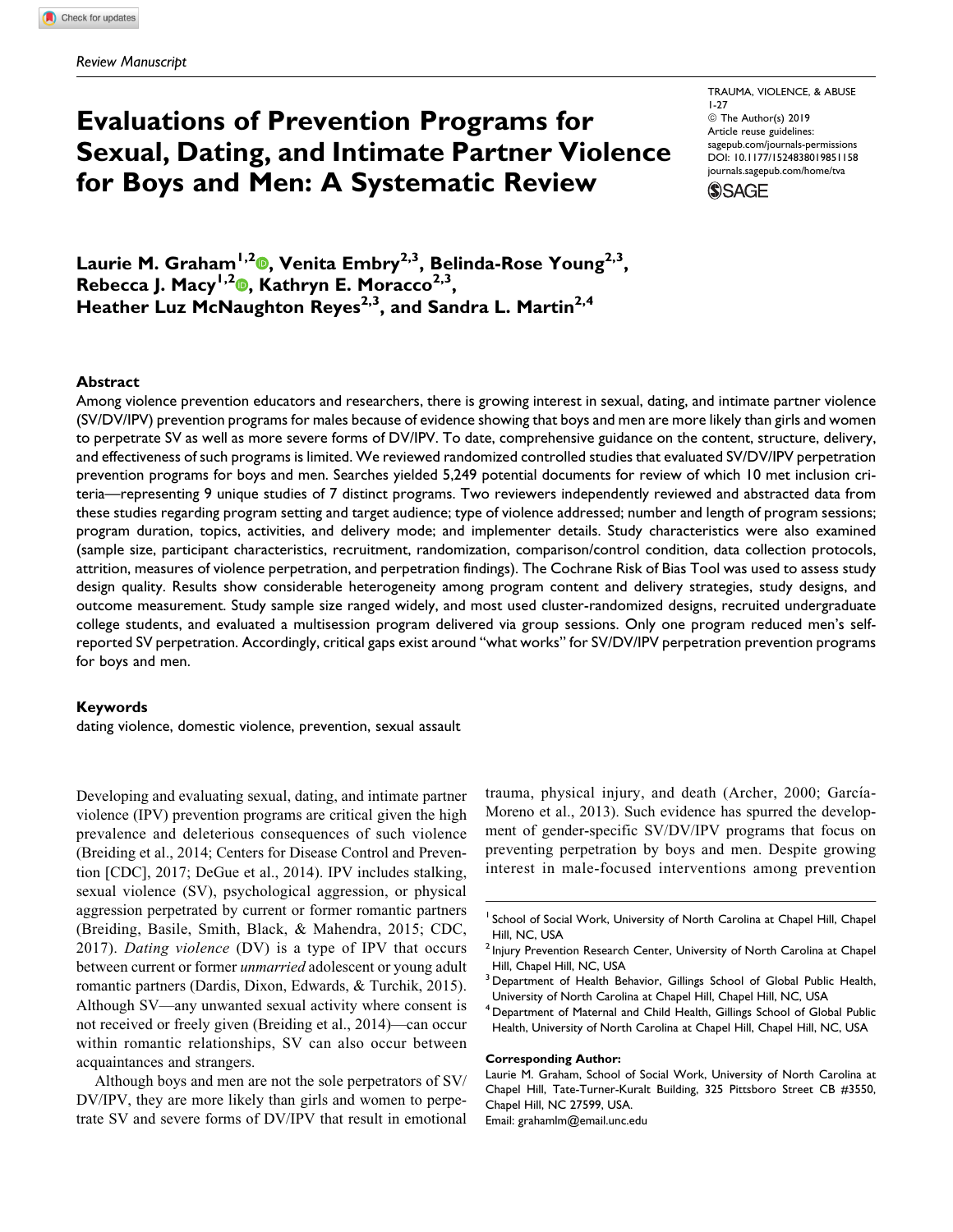educators and researchers, to our knowledge, there have been no literature reviews to examine whether gender-specific programs are effective in reducing SV/DV/IPV perpetration. Likewise, guidance is limited regarding the program content, structure, and delivery. This review sought to address these gaps by identifying male-focused SV/DV/IPV perpetration prevention programs that have been evaluated using randomized designs and have measured changes in perpetration behaviors longitudinally.

## Preventing Male-Perpetrated SV/DV/IPV

Strategies are needed to prevent both first incidents of SV/DV/ IPV perpetration (i.e., primary prevention) and its recurrence (i.e., secondary prevention; CDC, 2004). Additionally, prevention includes interventions focused on the general population of boys and men (i.e., universal interventions in the context of this review) and on boys and men at increased risk for violence perpetration (i.e., selected interventions; CDC, 2004). Therefore, this review focused on interventions intended to prevent SV/DV/IPV perpetration, included primary and secondary prevention, and focused on universal or selected interventions.

Our research team focused this review on SV/DV/IPV rather than a single form of violence for two reasons. First, boys and men are disproportionately identified as perpetrators of SV/DV/IPV (Archer, 2000; García-Moreno et al., 2013), several existing SV/DV/IPV prevention programs have been developed for delivery to boys and men exclusively (DeGue et al., 2014). Second, SV/DV/IPV perpetration share multiple risk factors (e.g., harmful gender role norms, association with delinquent peers), and the CDC promotes a crosscutting framework to target these shared root causes to prevent multiple violence types simultaneously (Wilkins, Tsao, Hertz, Davis, & Klevens, 2014).

#### Current Study

Other reviews of SV/DV/IPV prevention program evaluations and intervention research exist (e.g., Cornelius & Resseguie, 2007; DeGue et al., 2014; De La Rue, Polanin, Espelage, & Pigott, 2014; Ricardo, Eads, & Barker, 2011). However, the current study is unique in several ways. First, we focus on studies that used randomized designs to evaluate SV/DV/IPV prevention programs designed specifically for boys and men. Previous reviews include programs for mixed-sex audiences (e.g., Cornelius & Resseguie, 2007; DeGue et al., 2014; De La Rue et al., 2014), focus on a single form of violence (e.g., SV exclusively: DeGue et al., 2014; Ricardo et al., 2011; DV/ IPV exclusively: Cornelius & Resseguie, 2007), and/or focus on a particular delivery context (e.g., school-based interventions; De La Rue et al., 2014). In addition, the current review provides a comprehensive overview of male-focused programs across developmental periods and in various contexts (e.g., programs for both adolescents and adults in school- and community-based programs) and exclusively describes programs that assessed change in perpetration.

We had several aims for this review. Specifically, we (a) identified programs for boys and men that intended to prevent SV/DV/IPV perpetration and that have been evaluated using randomized designs; (b) systematically reviewed each of the identified programs to determine the violence types addressed, the target audience, and key components of program delivery, activities, structure, and content; and (c) examined each program's outcome evaluation, including methods used, program effectiveness, and methodological quality using the Cochrane Risk of Bias Tool (Higgins & Altman, 2008).

#### Method

This review was guided by Preferred Reporting Items for Systematic Reviews and Meta-Analyses (PRISMA) recommendations for systematic reviews (Moher, Liberati, Tetzlaff, & Altman, 2009). Figure 1 details our review process. Literature included in this review met the following eligibility criteria: was a peer-reviewed article or gray literature (i.e., report or doctoral dissertation) published in English between January 1997 and August 2017, reported an evaluation of a universal or selected primary or secondary prevention program designed to prevent SV/DV/IPV perpetration, evaluated a program designed for and delivered to boys and men exclusively, studied program effects on SV/DV/IPV, and used a randomized design.

To identify studies meeting our inclusion criteria, we used several strategies. In September 2017, we identified peerreviewed literature through searches of six electronic databases: PsycINFO, CINAHL Plus with Full Text, PubMed, Web of Science, Social Work Abstracts, and Social Services Abstracts. In July 2018, we supplemented earlier search results with searches of seven gray literature databases and repositories: Pro-Quest Dissertations and Theses Global, Open Grey, National Resource Center on Domestic Violence publications, CDC SV/DV/IPV publication lists, WorldCat Dissertations, National Institute of Child Health and Human Development publications, and National Institute of Mental Health publications. For all searches, we used the search string (violence OR assault) AND prevention program AND (boys OR men OR male). When a Boolean search string was inappropriate, we used combinations of these search terms. When feasible and appropriate, searches were focused using filters for English language, peer-reviewed article, human subjects, and published 1997–2017. Database and repository searches yielded 5,188 documents (4,238 unduplicated documents). A title review conducted by one member of the research team identified 420 potentially eligible documents. The same team member then examined the document abstracts to assess eligibility for inclusion and retained 36 articles for further review. This team member and one additional team member then independently assessed the Method and Results sections of each of the 36 documents for eligibility and agreed that eight documents met eligibility criteria.

We also reviewed reference lists of eligible documents found in searches of the peer-reviewed and gray literatures, as well as the reference lists of two prior reviews (DeGue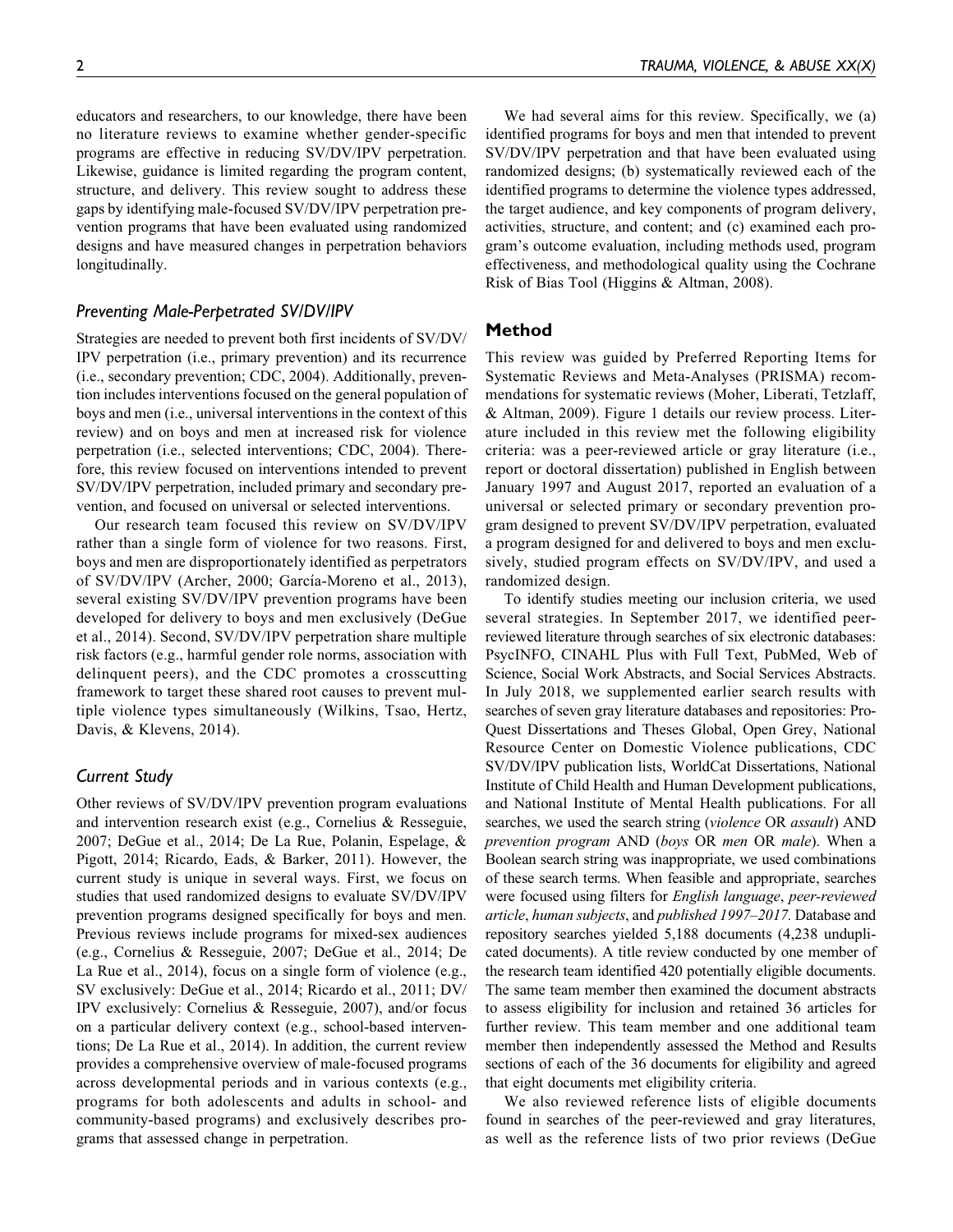

Figure 1. Flowchart of the review search process.  $SV =$  sexual violence;  $DV =$  dating violence; IPV  $=$  intimate partner violence.

et al., 2014; Ricardo et al., 2011). This process of reference harvesting identified another 61 potential documents, which were reviewed using the same protocol described above, yielding two additional documents for inclusion. Our final sample included 10 documents that discussed nine distinct evaluation studies of seven violence prevention programs designed for boys and men.

We developed a data abstraction form that collected information on the type of violence perpetration addressed; program setting, target audience, number and length of sessions, duration, delivery mode, topics, and activities; program implementer and required training; and study methods. One team member abstracted data, and a second member checked for accuracy. We discussed discrepancies until these two team members reached consensus.

The quality of each study design  $(k = 9)$  was assessed using the Cochrane Risk of Bias Tool (Higgins & Altman, 2008; Higgins et al., 2011) to evaluate the study's potential for selection, reporting, performance, detection, and attrition biases. Selection bias refers to the potential for bias in study findings to result from both the process used to randomize study units (i.e., random sequence generation bias) and the process used to mask the randomization protocol from those involved in the study (i.e., allocation concealment). Reporting bias refers to the possibility of study authors having chosen to report certain outcome findings instead of all outcome findings. Performance bias refers to the possibility for biased findings due to procedures used to mask the study condition from study personnel and participants, and detection bias refers to the possibility for biased findings because of procedures used to mask the study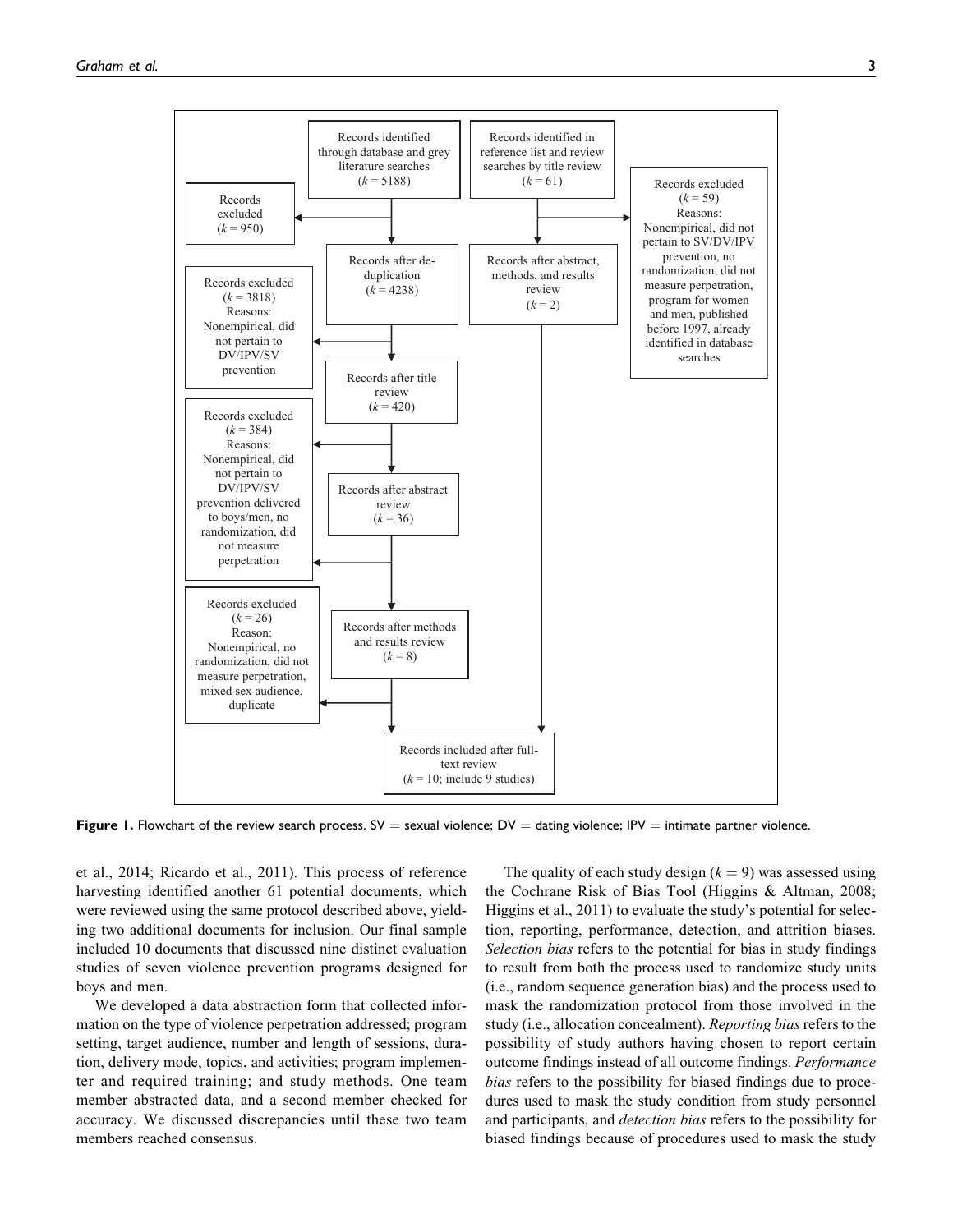condition from outcome assessors. Last, attrition bias refers to potential for biased findings resulting from missing outcome data and methods used for addressing such missingness (Higgins & Altman, 2008). Two team members pilot tested this tool with two randomly selected studies. The same team members then independently assessed the remaining studies and discussed discrepancies to reach consensus.

# **Results**

#### Programs Evaluated

The 10 reviewed documents (nine peer-reviewed articles and one dissertation) reported on nine evaluation studies of seven distinct programs (see Table 1). Three articles described two studies that assessed the Coaching Boys into Men (CBIM) program (Jaime et al., 2016; Miller et al., 2012, 2013). Two articles reported on evaluations of The Men's Program (Foubert, 2000; Foubert, Newberry, & Tatum, 2007). The remaining five documents reported on an evaluation study of an individual program: Men's Discussion Groups (Hossain et al., 2014), RealConsent (Salazar, Vivolo-Kantor, Hardin, & Berkowitz, 2014), Sexual Assault Prevention Program for College Men (Lobo, 2004), the Men's Project (Gidycz, Orchowski, & Berkowitz, 2011), and an unnamed program, hereafter referred to as the "Video Program" (Stephens & George, 2009).

CBIM. CBIM focuses on preventing DV perpetration among male high school athletes. This program includes 11–12 brief sessions (10–15 min each) delivered in-person, in a group format. Program topics include abusive behavior, gender attitudes/norms, and ways in which bystanders can prevent DV. The program includes weekly discussions and encourages use of "teachable" moments in which the program implementer models positive behaviors or language. The program may also include supplementary activities such as developing an antiviolence campaign with program participants and hosting a school-wide pledge day to encourage all students to sign pledges not to perpetrate violence. Program implementers are athletic team coaches whose training on the CBIM program includes a 60-min session by a trained violence-prevention advocate (e.g., someone from a local crisis center) and a "coaches kit" (available online) that includes program materials. In addition, a trained advocate is available during program delivery to assist coaches with concerns and violence-related disclosures.

Men's Discussion Groups. This program aims to prevent IPV perpetration among male community members 15 years and older. Men's Discussion Groups was developed for implementation in communities affected by war or conflict. The program consists of 16 weekly sessions, but the duration of each session is not specified. Sessions are delivered in-person using a group format. The primary activity is the weekly discussion of topics such as gender violence against women and girls, the effects of violence, and healthy relationships. Hossain et al. (2014) did not specify program implementers (e.g., advocate, peer), but the implementers in the study participated in a 6-week training during which each trainee practiced delivery of the program.

The Men's Program. This program targets male undergraduate college students, including fraternity members. The program consists of a single 1-hr group session delivered in person. Topics presented include definitions of rape, common experiences of rape survivors, skills development to help female rape survivors in recovery, enhancing communication in sexual situations, such as gaining sexual consent, and statistics on prevalence of SV. Program activities center on a video depicting the rape of a male police officer by two men. The video is followed by discussion on the range of topics previously mentioned. The session concludes with a question–answer period and statistics on SV prevalence. The program is implemented by peer educators, such as undergraduate men, who have received 20 hr of peer education training.

RealConsent. This program for male undergraduate students consists of six, 30-min modules delivered online to individual participants who can access and complete the modules at their own pace. Module topics include information on bystander knowledge and skills to prevent SV; myths about SV; attitudes regarding date rape, sexual consent, masculinity/gender roles, and communication; and empathy for sexual assault survivors. Modules incorporate various activities, including interactive activities, didactic presentations, and a "serial drama" in which video clips provide information and model strategies for violence prevention (Salazar et al., 2014, "Interventions," para. 2). Participants can post messages and questions or contact Real-Consent program staff via e-mail.

Sexual Assault Prevention Program for College Men. This program for male undergraduates consists of a single 2-hr, in-person group session. The program delivers content through "a combination of didactic presentation, group discussion, and a small group activity" (Lobo, 2004, p. 57), covering topics such as sexual assault facts and definitions, consent and sexual communication, how to approach risky sexual situations, including those involving alcohol, attitudes toward rape, and confronting other men's sexually aggressive behavior. Program activities include vignettes of hypothetical situations for discussion. Lobo (2004) evaluated the program as implemented by a male graduate student with "professional training" (p. 57) and did not describe the details of that training.

The Men's Project. This program for male undergraduates is delivered through an initial 1.5-hr session and a follow-up 1-hr booster session 4 months later. Program content includes topics such as masculinity/male gender roles, sexual consent, rape myths, social norms regarding sexual aggression, the bystander role, data on sexual assault, and men's norms for appropriate attitudes and behaviors in sexual encounters. The initial session includes discussion of SV's effects on women, rape myths, and sexual consent; operationalization of consent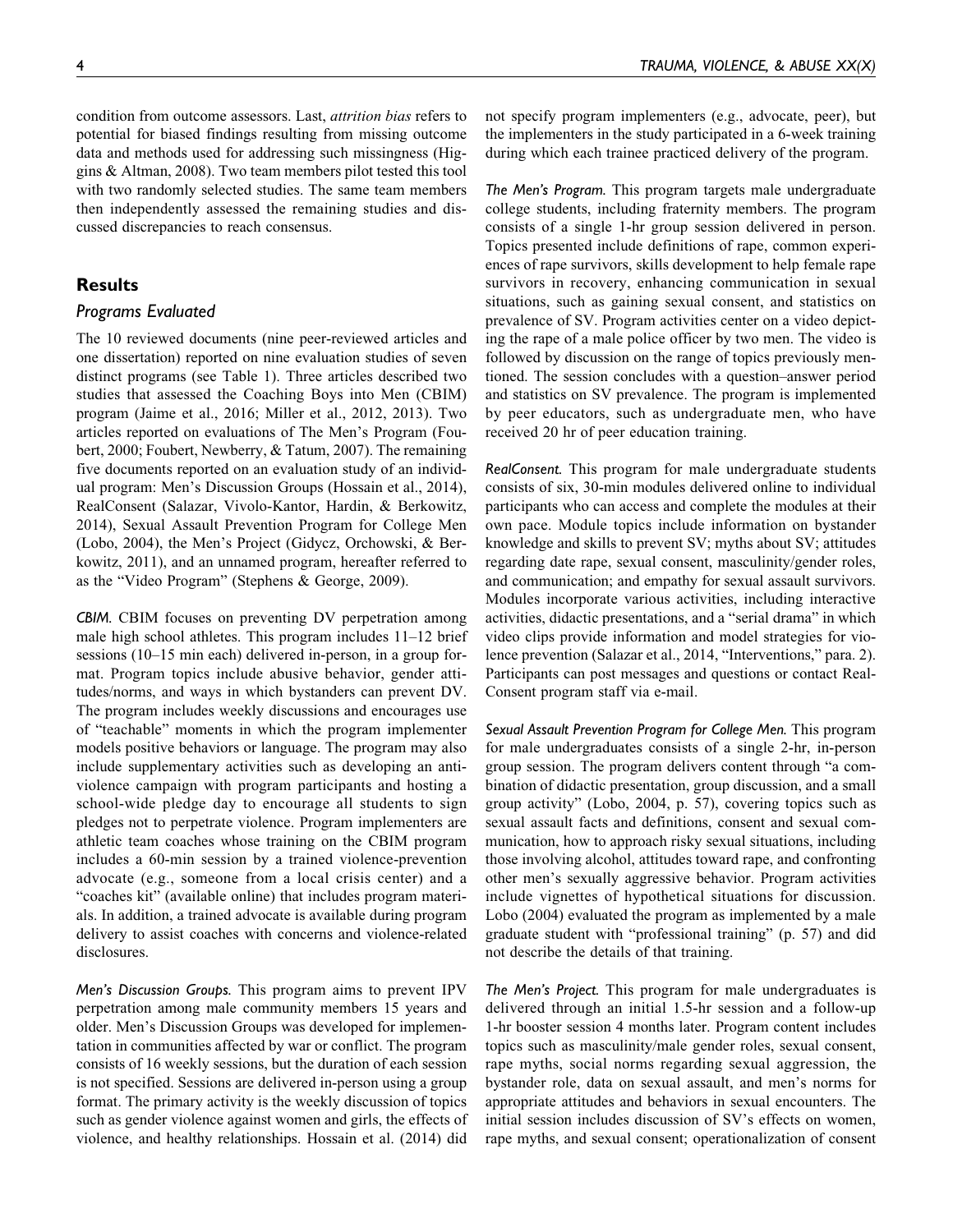| Document(s) Reviewed<br>Perpetration Type<br>Program                                                                                                                                                                         | Number and Length of Session(s)<br>Total Program Length<br>Target Audience<br>Delivery Mode<br>Setting                                                                                                                                                                                                                                                                                                                                                                                      | Program Topics                                                                                                                                                                                                                                                                                                                                                                                          | Program Activities                                                                                                                                                                                                                                                                                                                                                                                                                                                                                                   | Implementer Type<br>Required Training                                                                                                                                                                                                                                                                                                                                                      |
|------------------------------------------------------------------------------------------------------------------------------------------------------------------------------------------------------------------------------|---------------------------------------------------------------------------------------------------------------------------------------------------------------------------------------------------------------------------------------------------------------------------------------------------------------------------------------------------------------------------------------------------------------------------------------------------------------------------------------------|---------------------------------------------------------------------------------------------------------------------------------------------------------------------------------------------------------------------------------------------------------------------------------------------------------------------------------------------------------------------------------------------------------|----------------------------------------------------------------------------------------------------------------------------------------------------------------------------------------------------------------------------------------------------------------------------------------------------------------------------------------------------------------------------------------------------------------------------------------------------------------------------------------------------------------------|--------------------------------------------------------------------------------------------------------------------------------------------------------------------------------------------------------------------------------------------------------------------------------------------------------------------------------------------------------------------------------------------|
| context of a former or current<br>sexual, or physical abuse in the<br>DV: Emotional/ psychological,<br>Coaching Boys Into Men<br>romantic relationship<br>Miller et al. (2013)<br>Miller et al. (2012)<br>aime et al. (2016) | Total program length: 11-12 weeks<br>Miller et al. (2012, 2013): 11 lessons<br>Sessions: 11 to 12, 10- to 15-minute<br>possible supplementary activities;<br>with weekly discussions (max. of<br>Delivery mode: In person, group<br>(2016) described 12 lessons or<br>or "training cards"; Jaime et al.<br>participatory discussions with<br>Target audience: Athletes<br>Setting: U.S. high schools<br>"training cards"<br>180 minutes)<br>delivery                                        | Gender attitudes and norms<br>Bystander program<br>Abusive behavior<br>$ \alpha$ $\alpha$                                                                                                                                                                                                                                                                                                               | sign a pledge to not perpetrate<br>on topics related to DV prevention<br>Host a day for students in the<br>broader school community to<br>Jaime et al. (2016) described extra<br>Weekly participatory discussions<br>Develop an anti-violence<br>activities that facilitators may<br>campaign as a team<br>choose to use:<br>violence<br>and respect<br>.<br>ನ<br>نم<br>$\mathbf{v}$                                                                                                                                 | advocate; includes an introduction of<br>Training: 60-minute training facilitated<br>Implementers: Athletic team coaches<br>concerns and disclosures that may<br>violence prevention advocate was<br>the "Coaches Kit" with program<br>by a trained violence prevention<br>material (kit available online); A<br>made available during program<br>delivery to assist coaches with<br>occur |
| IPV: Sexual and physical abuse in a<br>Men's Discussion Groups<br>romantic relationship<br>Hossain et al. (2014)                                                                                                             | Setting: Rural communities in Côte<br>Total program length: 16 weeks<br>Delivery mode: In person, group<br>Sessions: 16, length not specified<br>Community members 15+ years;<br>conflict-affected communities<br>program developed for war/<br>Target audience:<br>delivery<br>d'Ivoire                                                                                                                                                                                                    | "Gender and violence against<br>"Violence and its impacts"<br>relationships" (p. 342)<br>"Health choices and<br>women and girls"<br>പ്   പ്                                                                                                                                                                                                                                                             | Weekly discussion group based on a<br>curriculum                                                                                                                                                                                                                                                                                                                                                                                                                                                                     | multiple stages, including a pilot test<br>Implementers: Trained facilitators<br>with the facilitators leading the<br>Training: 6-week training with<br>program                                                                                                                                                                                                                            |
| SV: Sexual coercion, including a<br>coerced sexual touching to<br>forced sexual intercourse<br>range of behaviors from<br>The Men's Program<br>Foubert et al. (2007)<br>Foubert (2000)                                       | Total program length: One day (60<br>lents<br>joined a fraternity during the study<br>g<br>students and fraternity members<br>Target audience: Undergraduate<br>Foubert (2000): all participants<br>Delivery mode: In person, group<br>were undergraduate male stud<br>participants were undergradua<br>male students, some of whom<br>Session: One, 60-minute session<br>Setting: U.S. college/ university<br>Foubert et al. (2007): all<br>and fraternity members<br>minutes)<br>delivery | Common experiences of rape<br><b>G</b><br>Statistics on sexual assault<br>described the inclusion of<br>situations/obtaining sexual<br>Skills to help female rape<br>Communication in sexual<br>Social norms about rape<br>survivors in recovery<br>Foubert et al. (2007)<br>bystander program<br>Rape definitions<br>prevalence<br>survivors<br>consent<br>- d<br>$\mathbf{r}$<br>ო<br>4.<br>آما<br>نۍ | which a male policer officer is raped<br>Video describing a rape scenario in<br>Participants are taught skills to help<br>Presenters encourage open sexual<br>Facilitators close with rape/sexual<br>communication and shifting rape-<br>emale survivors of rape in their<br>Presentation of rape definitions<br>Time for question and answer<br>supportive societal norms<br>Processing the video<br>assault statistics<br>by two men<br>recovery<br>نہ ن<br>$\ddot{ }$<br>ِسَ<br>$\mathbf{\tilde{c}}$<br>$\vec{r}$ | Training: "20 hours of peer education<br>Note: Foubert (2000) did not describe<br>Implementers: Peer educators (e.g.,<br>training" (Foubert et al., 2007, p.<br>undergraduate men)<br>training.<br>738)                                                                                                                                                                                    |

Table 1. Descriptions of the Seven Violence Prevention Programs Assessed. Table 1. Descriptions of the Seven Violence Prevention Programs Assessed.

(continued)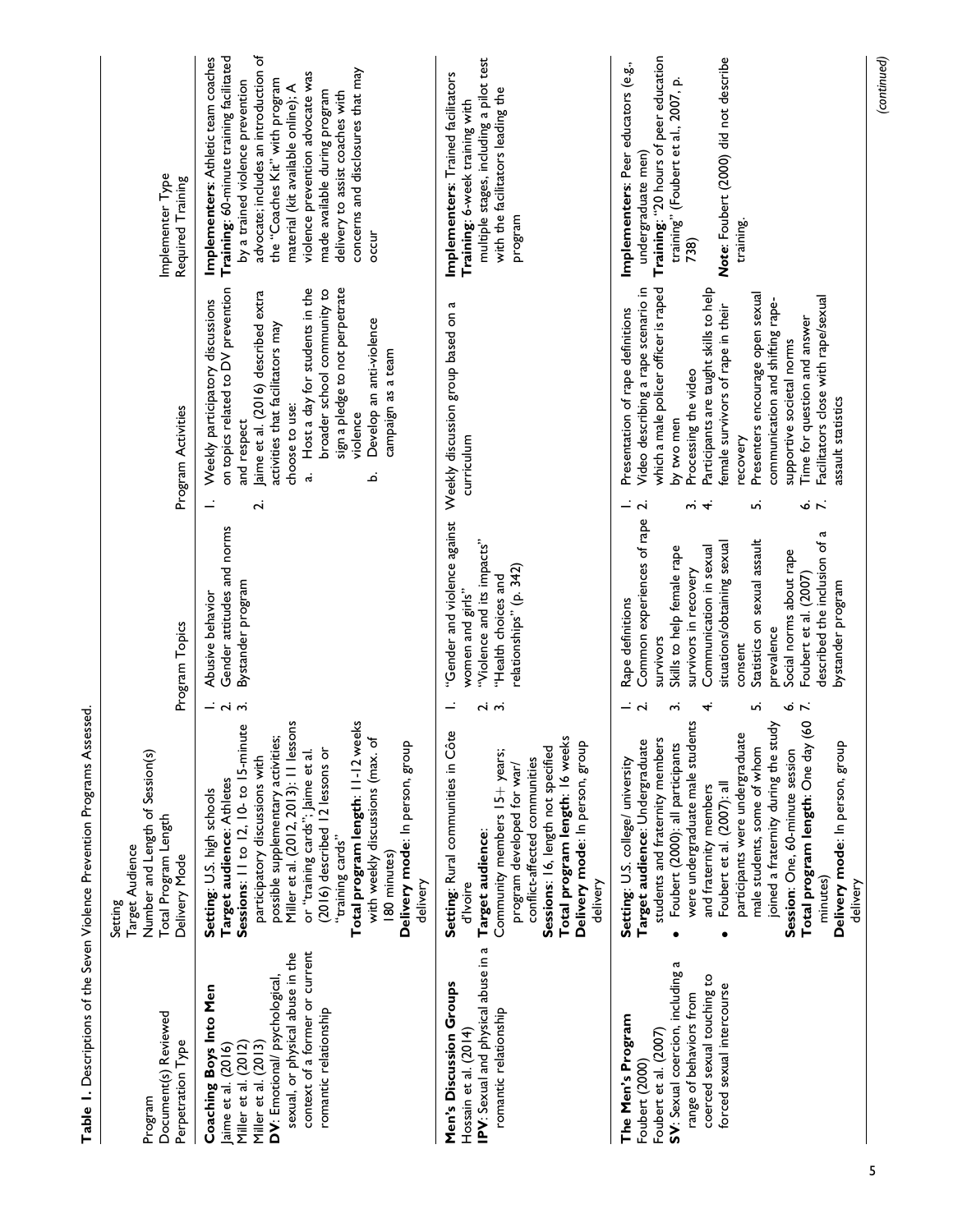| Document(s) Reviewed<br>Perpetration Type<br>Program                                                                                                                                      | Number and Length of Session(s)<br>Total Program Length<br>Target Audience<br>Delivery Mode<br>Setting                                                                                                                                                                                                                                                                   | Program Topics                                                                                                                                                                                                                                                                                            | Program Activities                                                                                                                                                                                                                                                                                                                                                                                                                          | Implementer Type<br>Required Training                                                                                                                                                                                                                                                                                                                                                                                                                                     |
|-------------------------------------------------------------------------------------------------------------------------------------------------------------------------------------------|--------------------------------------------------------------------------------------------------------------------------------------------------------------------------------------------------------------------------------------------------------------------------------------------------------------------------------------------------------------------------|-----------------------------------------------------------------------------------------------------------------------------------------------------------------------------------------------------------------------------------------------------------------------------------------------------------|---------------------------------------------------------------------------------------------------------------------------------------------------------------------------------------------------------------------------------------------------------------------------------------------------------------------------------------------------------------------------------------------------------------------------------------------|---------------------------------------------------------------------------------------------------------------------------------------------------------------------------------------------------------------------------------------------------------------------------------------------------------------------------------------------------------------------------------------------------------------------------------------------------------------------------|
|                                                                                                                                                                                           |                                                                                                                                                                                                                                                                                                                                                                          |                                                                                                                                                                                                                                                                                                           | program and time for participants to<br>(2007) noted use of guided imagery<br>(2000). Activities may have differed<br>between the studies. Foubert et al.<br>Note: Foubert et al. (2007) provided<br>situations related to the bystander<br>consent when alcohol is present.<br>consider how to navigate sexual<br>program details not in Foubert<br>and discussions of hypothetical                                                        |                                                                                                                                                                                                                                                                                                                                                                                                                                                                           |
| contact, including acts devoid of<br>touch (e.g., harassment) and acts<br>SV: Unwanted sexual attention or<br>involving touch (e.g., rape)<br>Salazar et al. (2014)<br><b>RealConsent</b> | م<br>≘.<br>Total program length: Self-paced;<br>Target audience: Undergraduate<br>Sessions: Six, 30-minute modules<br>encouraged to finish all modules<br>Delivery: Web-based, individual<br>Setting: U.S. college/ university<br>weeks or less (180 minutes)<br>participation<br>students                                                                               | Attitudes toward date rape<br>Bystander knowledge and<br>Masculinity/ gender roles<br>Empathy for survivors of<br>Communication<br>Myths about SV<br>Sexual consent<br>sexual assault<br>skills<br>234567                                                                                                 | didactic portions and serial drama<br>interactive activities with a mix of<br>Each module included varied,                                                                                                                                                                                                                                                                                                                                  | contact project staff via email and<br>implementer needed for program<br>post questions to message board<br>implementation (i.e., Web-based<br>modules); however, participants<br>Implementers: Appears no<br>Training: NA                                                                                                                                                                                                                                                |
| behaviors from fondling to rape<br>SV: Sexual aggression, including<br>Program for College Men<br>Sexual Assault Prevention<br>coercion and a range of<br>Lobo (2004)                     | Target audience: Undergraduate<br>Delivery mode: In person, group<br>Total program length: One day<br>Setting: U.S. college/ university<br>Session: One, 2-hour session<br>(120 minutes)<br>students<br>delivery                                                                                                                                                         | Sexual assault facts/definitions<br>How to approach risky sexual<br>Confronting men's sexually<br>situations, including those<br>Attitudes toward rape<br>Consent and sexual<br>aggressive behavior<br>involving alcohol<br>communication<br>$ \overrightarrow{d}$<br>–ு ம<br>m                           | presentation, group discussion, and a<br>p. 57), including use of vignettes that<br>small group activity " (Lobo, 2004,<br>present various hypothetical<br>"A combination of didactic<br>situations for discussion                                                                                                                                                                                                                          | Implementers: Male graduate student<br>Training: Note that the implementer<br>had "professional training" (p. 57);<br>did not provide details on this<br>training                                                                                                                                                                                                                                                                                                         |
| Ч<br>continuum of behaviors from<br>SV: Sexual aggression, including<br>The Men's Project<br>Gidycz et al. $(2011)$<br>fondling to rape                                                   | Total program length: Four months<br>with one-day booster session four<br><b>Sessions:</b> Initial session (I.5 hours)<br>with a 1-hour booster session 4<br>Target audience: Undergraduate<br>Delivery mode: In person, group<br>months after the one-day initial<br>Setting: U.S. college/ university<br>session (135 minutes)<br>months later<br>students<br>delivery | Masculinity/ male gender roles<br>attitudes and behaviors for<br>Data on sexual assault and<br>actual norms among men<br>Social norms concerning<br>regarding appropriate<br>Bystander program<br>sexual encounters<br>sexual aggression<br>Sexual consent<br>Rape myths<br>$ \sim$ $\sim$ $\sim$<br>ம் ம | women they know, rape myths, and<br>Correction Program (developed by<br>Far & Miller, 2003) " to correct<br>to correct<br>Discussion of the impact of SV on<br>Operationalize consent in specific<br>Present program participant and<br>campus-wide data "on men's<br>behavior and language of other<br>discomfort with inappropriate<br>Adapted Small Group Norms<br>consent definitions<br>men" (p. 724)<br>scenario<br>.<br>س<br>4.<br>Ń | 2 doctoral students; all with training<br>adherence to the program protocol<br>Implementers: 4 undergraduate and<br>learning, discussion, role plays, and<br>protocol" (p. 725); study authors<br>supervised administration of the<br>research assistant trained in the<br>Training: 20-25 hours of training;<br>supervised implementers; male<br>and in psychology department<br>training included "didactic<br>implementation and indicated<br>program evaluated 25% of |
|                                                                                                                                                                                           |                                                                                                                                                                                                                                                                                                                                                                          |                                                                                                                                                                                                                                                                                                           |                                                                                                                                                                                                                                                                                                                                                                                                                                             | (continued)                                                                                                                                                                                                                                                                                                                                                                                                                                                               |

Table 1. (continued)

Table 1. (continued)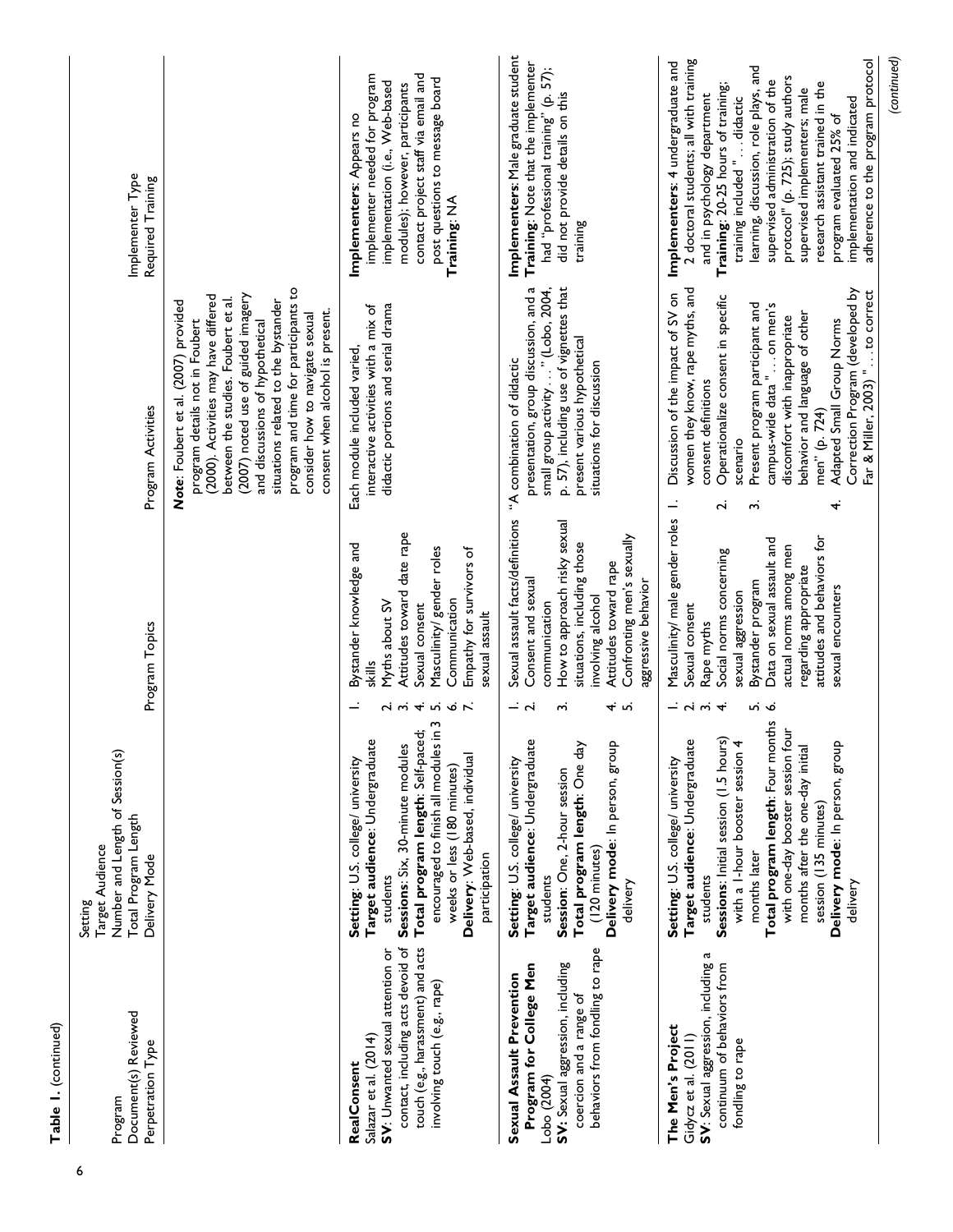|                                                                                                                                                                      | aba e information of the contract the color of the color contract the contract of the color interest contraction of the color of the color of the color of the color of the color of the color of the color of the color of |                                                                                             | Natural AllA — Azərbaycan alizman alizmanı alı alizman DNA alizmanı AllA azərbaycan DNA                                     |                                                                                                                |
|----------------------------------------------------------------------------------------------------------------------------------------------------------------------|-----------------------------------------------------------------------------------------------------------------------------------------------------------------------------------------------------------------------------|---------------------------------------------------------------------------------------------|-----------------------------------------------------------------------------------------------------------------------------|----------------------------------------------------------------------------------------------------------------|
|                                                                                                                                                                      | Katz discussing the intersection of<br>A video interview of Dr. Jackson<br>alcohol and sexual assault on<br>alcohol and sexual assault<br>college campuses<br>4.                                                            |                                                                                             | Delivery mode: In-person video<br>screening for a group of men                                                              |                                                                                                                |
| program was administered via video<br>Videotape of Foubert's (2000) The Note: Implementers appear to have<br>been unnecessary because the<br>Training: Not described | I. Introduction of the issue of sexual<br>Introduction to video segment on<br>assault on college campuses<br>Men's Program                                                                                                  | How to help survivors in their<br>Alcohol and sexual assault<br>survivors<br>recovery<br>نہ | Total program length: One day (50 3.<br>Target audience: Undergraduate<br>Sessions: One, 50 minutes<br>minutes)<br>students | continuum of behaviors from<br>SV: Sexual coercion including a<br>Stephens & George (2009)<br>fondling to rape |
|                                                                                                                                                                      | men's attitudes and behaviors with<br>session and small group discussion<br>respect to sexual assault" (p. 724)<br>Booster session: Review of the first<br>men's misperceptions of other<br>uń                              |                                                                                             |                                                                                                                             |                                                                                                                |
| Implementer Type<br>Required Training                                                                                                                                | Program Activities                                                                                                                                                                                                          | Program Topics                                                                              | Number and Length of Session(s)<br>Total Program Length<br>Target Audience<br>Delivery Mode<br>Setting                      | Document(s) Reviewed<br>Perpetration Type<br>Program                                                           |

Table 1. (continued)

Table 1. (continued)

Note: NA = not applicable. SV = sexual violence; DV = dating violence; IPV = intimate partner violence; Language used in this table mirrors language used by study author(s) and reflects information provided in each<br>documen Note: NA  $=$  not applicable. SV  $=$  sexual violence; DV  $=$  dating violence; IPV  $=$  intimate partner violence; Language used in this table mirrors language used by study author(s) and reflects information provided in eac document reviewed.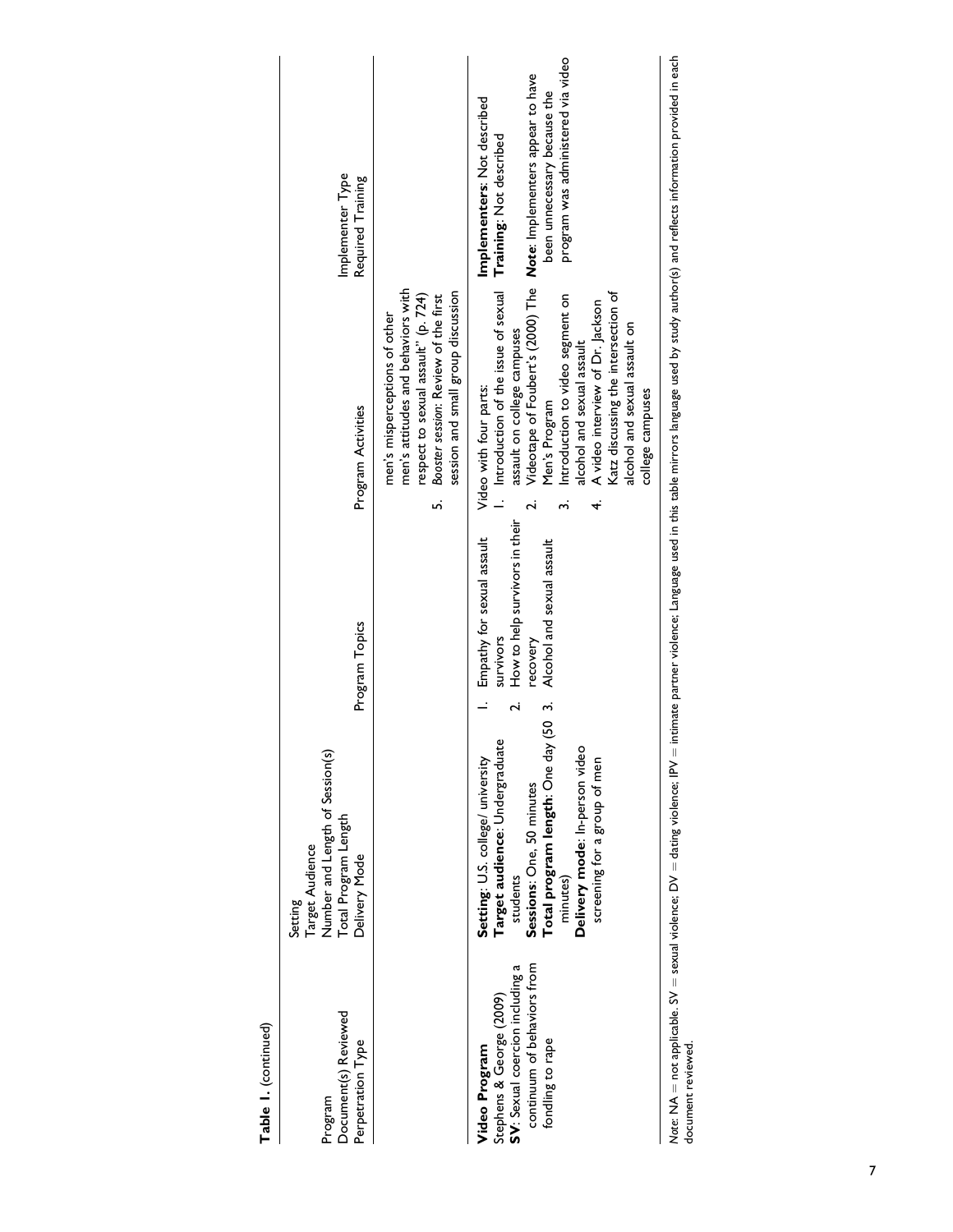in example scenarios; presentation of program participant and campus-wide data on men's discomfort with witnessing inappropriate behavior and language of other men; and an adapted version of the Small Group Norms Correction model (Far & Miller, 2003) to challenge misperceptions of other men's attitudes and behaviors regarding sexual assault. The booster session reviews initial session content and includes small group discussions.

Video Program. This program for male undergraduates is a single 50-min session that uses a group setting; the sole program activity is watching a prerecorded video that covers topics such as developing empathy for sexual assault survivors, how to help survivors in recovery, and the links between alcohol and sexual assault. The video has four segments (see Table 1). Stephens and George's (2009) evaluation of this program did not describe implementers.

## Findings on Program Effectiveness

Table 2 presents the characteristics of the nine evaluation studies (reported in 10 documents) and findings regarding program effects on SV/DV/IPV perpetration.

Effectiveness of CBIM. Although the two articles by Miller et al. (2012, 2013) reported on the same evaluation study, each article reported on a different follow-up period. Miller et al. (2012) included 1,798 male athletes in Grades 9–12. The 12-month follow-up by Miller et al. (2013) included 1,194 of the athletes who participated in the 12-week study, all of whom were in Grades 9–11 at baseline. The racial/ethnic makeup of the study was diverse.

The CBIM study used a cluster-randomized controlled design in which 16 high schools were randomly assigned to two study conditions—8 clusters assigned to the CBIM intervention and eight assigned to a coaching-as-usual comparison condition. Data were collected at three time points: baseline  $(n = 2,006$  male athletes; Miller et al., 2012), 12 weeks after baseline ( $n = 1,798$ ; Miller et al., 2012), and 12 months after baseline ( $n = 1,194$ ; Miller et al., 2013).

A modified version of the Revised Conflict Tactics Scale (CTS2) was used to capture self-report data on DV perpetration (i.e., physical, sexual, and emotional/psychological) of participants who had ever dated a girl or woman. The CTS2 was used at both follow-up time points to measure DV perpetration in the past 3 months. Participants were classified as DV perpetrators if they affirmed any of the 10 items describing abusive behaviors. Analyses controlled for baseline differences in school grade, immigration status, race/ethnicity, and parental education. Findings from the 12-week follow-up (Miller et al., 2012) showed no statistically significant difference in DV perpetration between the intervention and comparison groups. However, findings at the 12-month follow-up (Miller et al., 2013) showed significantly less physical/sexual/psychological DV perpetration reported by the intervention group relative to the comparison group; past 3-month DV perpetration was .15 units lower in the intervention group than the comparison group (95% confidence interval [CI] =  $[-0.27, -0.03]$ ,  $p < .05$ ). A third article reported an evaluation of CBIM conducted by Jaime et al. (2016) using a sample of 148 athletes from Grades 7 to 12 drawn from two high schools. The sample was somewhat diverse racially/ethnically.

Jaime et al. (2016) used a cluster-randomized approach in which all participants received the CBIM program but compared the program as implemented by either a coach or a community-based violence prevention advocate. One high school was assigned to the coach-led condition and the other to the violence prevention advocate-led comparison condition. Data were collected at baseline and at 3 months after baseline.

Jaime et al. (2016) used the same perpetration measures as Miller et al.'s (2012, 2013) study, allowing comparisons across studies. Of note, this study differed from other studies included in this review because its primary focus was program implementation, testing implementer type (coach versus advocate), rather than program effects on violence perpetration. Analyses were adjusted for school grade and race/ethnicity. Jaime et al. found no statistically significant differences in DV perpetration over time for either condition and found no significant differences between the study conditions for changes in pre/posttest scores for DV perpetration.

Effectiveness of men's discussion groups. Hossain et al. (2014) assessed the effectiveness of Men's Discussion Groups in a sample of 300 men from 12 rural conflict-affected communities in Côte d'Ivoire. The mean age of participants was 40 years (range not reported). The sample of 346 men represented 10 ethnic groups, with Baoulé  $(25.7\%)$  the largest group.

A cluster-randomized design was used with six communities assigned to the intervention group and six to the comparison group. All 12 communities received a similar community-level gender-based violence (GBV) program to increase awareness of the consequences of GBV, raise awareness of the rights of women, and create a committee trained to support survivors of GBV. The intervention group received this community-level intervention plus Men's Discussion Groups. The study team collected data at baseline and 12 months after the program ended.

The study measured physical and sexual IPV based on the reports made by the female partners of study participants regarding violence perpetrated by the study participant in the 12 months prior to baseline and again at the 12-month followup. The study

" ... questionnaire drew from violence and health outcome modules including the World Health Organization Multi-country Study on Women's Health & Domestic Violence against Women, the LSHTM violence and health among women asylum seekers study, and a trial on intimate partner violence and HIV prevention in Uganda. (Hossain et al., 2014, p. 344)

Both sexual IPV and physical IPV outcomes were coded as binary variables for study analyses. No statistically significant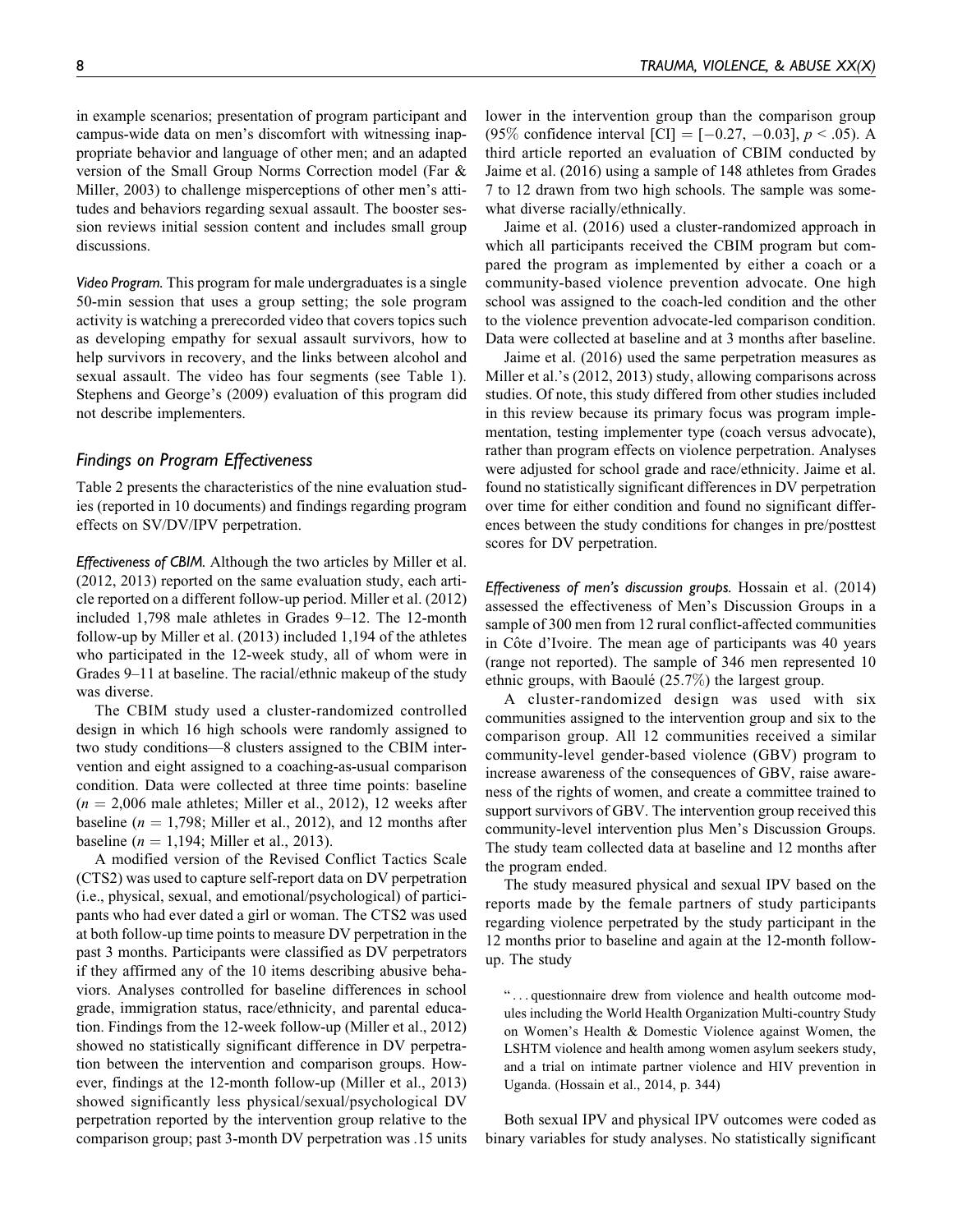| Document(s)<br>Reviewed                                                                         | Race/Ethnicity: n, %<br>Baseline Age<br>Sample Size <sup>a</sup>                                                                                                                                                                                                                                                                                                                                                                                                                                                                                                                                                                                                                                 | Recruitment                                                                                                                                                                                                                                                                                                                                                                                                                                                                                                                                                                                                                                                              | Comparison/Control Condition<br>Data Collection Points<br>Randomization<br>Attrition                                                                                                                                                                                                                                                                                                                                                                                                                                                                                                                                                                                                                                                                                                                                                                                                              | Violence Perpetration<br>Measurement                                                                                                                                                                                                                                                                                                                                                                             | Perpetration Findings                                                                                                                                                                                                                                                                                                                                                                                                                                                                                                                                             |
|-------------------------------------------------------------------------------------------------|--------------------------------------------------------------------------------------------------------------------------------------------------------------------------------------------------------------------------------------------------------------------------------------------------------------------------------------------------------------------------------------------------------------------------------------------------------------------------------------------------------------------------------------------------------------------------------------------------------------------------------------------------------------------------------------------------|--------------------------------------------------------------------------------------------------------------------------------------------------------------------------------------------------------------------------------------------------------------------------------------------------------------------------------------------------------------------------------------------------------------------------------------------------------------------------------------------------------------------------------------------------------------------------------------------------------------------------------------------------------------------------|---------------------------------------------------------------------------------------------------------------------------------------------------------------------------------------------------------------------------------------------------------------------------------------------------------------------------------------------------------------------------------------------------------------------------------------------------------------------------------------------------------------------------------------------------------------------------------------------------------------------------------------------------------------------------------------------------------------------------------------------------------------------------------------------------------------------------------------------------------------------------------------------------|------------------------------------------------------------------------------------------------------------------------------------------------------------------------------------------------------------------------------------------------------------------------------------------------------------------------------------------------------------------------------------------------------------------|-------------------------------------------------------------------------------------------------------------------------------------------------------------------------------------------------------------------------------------------------------------------------------------------------------------------------------------------------------------------------------------------------------------------------------------------------------------------------------------------------------------------------------------------------------------------|
| Coaching Boys Into Men<br>Miller et al.<br>(2012) <sup>b</sup><br>Miller et al.<br>$(2013)^{b}$ | Non-Hispanic Black: 318,<br>Native American/ Pacific<br>Native American/Pacific<br>Race/ ethnicity $(n = 1513)$ :<br>Race/ ethnicity (n = 2006)<br>$\frac{\text{Age: Not reported (range}}{\text{from 9}} - 12^{\text{th}} \text{ grade}}$<br>Age: Not reported (range<br>from $9th - 11th$ grade<br>Other (not defined):<br>Hispanic: 389, 19.6<br>Hispanic: 292, 19.5<br>Miller et al. (2012):<br>White <sup>c</sup> : 518; 34.6<br>Miller et al. (2013)<br>White: 680, 34.2<br>Asian: 153, 10.2<br>slander: 65, 4.3<br>Islander: 94, 4.7<br>Other: 193, 9.7<br>Other: 150, 10<br>Black: 439, 22.<br>Asian: 192, 9.7<br>50, 10.0<br>students)<br>students)<br>$n = 1194$<br>$n = 1798$<br>21.3 | participated; in District 4, about<br>Miller et al. (2013): 1513 (44.2%)<br>(493 Grade 12 students included<br>ed-sex and<br>Slightly more than half (59%; n=<br>randomized to study conditions<br>Across the 4 districts, 87% of<br>districts<br>Districts 1-3, all high schools<br>excluded<br>schools,<br>2,006) athletes allocated to<br>Total of 16 high schools In<br>3,424 athletes assessed for<br>half (56%) participated.<br>all-male sports teams<br>4 of 5 invited school<br>agreed to participate<br>nead coaches of mix<br>Across the 16 high s<br>in Miller et al., 2012<br>from this analysis.)<br>study conditions<br>study eligibility<br>participated | Miller et al. (2012): 2 data waves<br>schools randomly assigned to lof<br>(baseline, about 12 weeks from<br>ikely to be non-Hispanic Black<br>12-month follow-up is unclear.<br>reported in Miller et al. (2012).<br>noncompleters were less likely<br>collected 12 months from the<br>Intervention: Retained 847 of<br>Comparison: Retained 951 of<br>Miller et al. (2013): Timing of<br>Overall: 1798 of 2006 (90%)<br>Appears to report on data<br>to be White and less likely<br>recognize abuse, but more<br>participants completed 12-<br>randomized, 16 clusters (8<br>1008 (84.0%) randomized<br>998 (95.3%) randomized<br>Randomization: Cluster-<br>Comparison condition:<br>than study completers.<br>baseline measurement<br>Miller et al. (2012):<br>At baseline, study<br>2 study conditions)<br>Coaching as usual<br>week follow-up<br>Data collection:<br>baseline)<br>Attrition: | psychological DV of participants<br>version of the Revised Conflict<br>summing yes responses to 10<br>physical, sexual, emotional/<br>At both follow-up points,<br>perpetration of DV<br>Total score computed by<br>Measured using modified<br>who had dated a female.<br>measured past 3-month<br>Measured self-reported<br>perpetration of abusive<br>Tactics Scale (CTS2)<br>items measuring the<br>behaviors | perpetration (after adjusting for<br>estimated effect of -0.15; 95%<br>significant effects found on DV<br>program participants reported<br>comparison group participants<br>CI[-0.27, -0.03], $p < .05$ ; after<br>significantly less past 3-month<br>baseline differences in grade,<br>At 12-week follow-up, no<br>immigration status, race,<br>immigration status, race,<br>parental educa-tion, and<br>At 12-month follow-up,<br>parental education, and<br>DV perpetration than<br>adjusting for baseline<br>differences in grade,<br>outcomes).<br>outcomes) |

Table 2. Study Characteristics of Eight Studies Reported in 10 Documents. Table 2. Study Characteristics of Eight Studies Reported in 10 Documents.

(continued)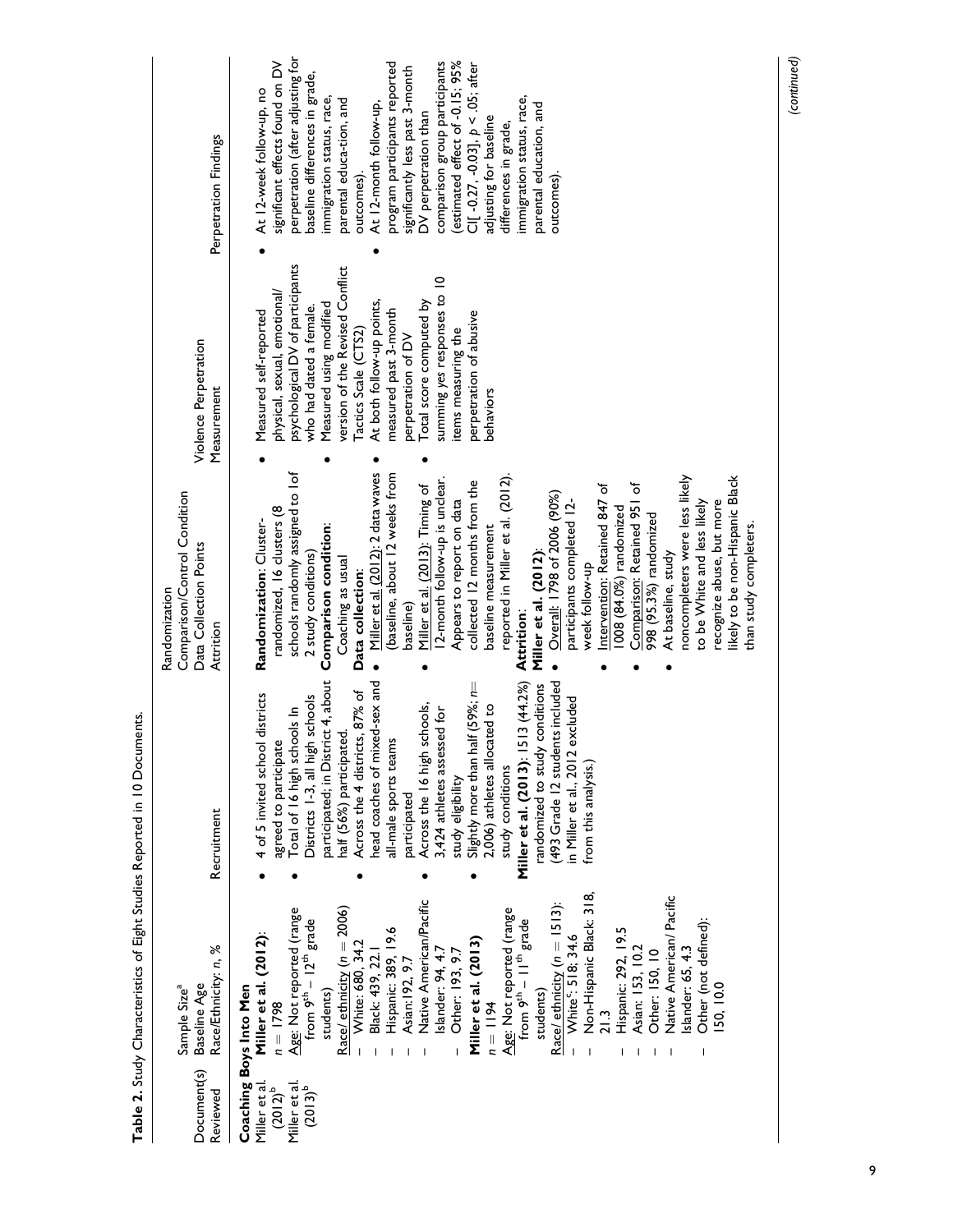| Table 2. (continued)    |                                                                                                                                                                                                                                                                                     |                                                                                                                                                                                                                                 |                                                                                                                                                                                                                                                                                                                                                                                                                                                                                                                                                                                                                                                                                                                                                                                                                                                                                                                                                                                                                                                                                                                                                                                                        |                                                                                                                                                                                                                                                                                                        |                                                                                                                                                                                                                                            |
|-------------------------|-------------------------------------------------------------------------------------------------------------------------------------------------------------------------------------------------------------------------------------------------------------------------------------|---------------------------------------------------------------------------------------------------------------------------------------------------------------------------------------------------------------------------------|--------------------------------------------------------------------------------------------------------------------------------------------------------------------------------------------------------------------------------------------------------------------------------------------------------------------------------------------------------------------------------------------------------------------------------------------------------------------------------------------------------------------------------------------------------------------------------------------------------------------------------------------------------------------------------------------------------------------------------------------------------------------------------------------------------------------------------------------------------------------------------------------------------------------------------------------------------------------------------------------------------------------------------------------------------------------------------------------------------------------------------------------------------------------------------------------------------|--------------------------------------------------------------------------------------------------------------------------------------------------------------------------------------------------------------------------------------------------------------------------------------------------------|--------------------------------------------------------------------------------------------------------------------------------------------------------------------------------------------------------------------------------------------|
| Document(s)<br>Reviewed | Race/Ethnicity: n, %<br>Baseline Age<br>Sample Size <sup>a</sup>                                                                                                                                                                                                                    | Recruitment                                                                                                                                                                                                                     | Comparison/Control Condition<br>Data Collection Points<br>Randomization<br>Attrition                                                                                                                                                                                                                                                                                                                                                                                                                                                                                                                                                                                                                                                                                                                                                                                                                                                                                                                                                                                                                                                                                                                   | Violence Perpetration<br>Measurement                                                                                                                                                                                                                                                                   | Perpetration Findings                                                                                                                                                                                                                      |
| Jaime et al.<br>(2016)  | Race/ethnicity ( $n = 148$ ):<br>Age: Not reported (range<br>from $7th - 12th$ grade<br>Multiracial: 14; 9.5%<br>Native American:<br>Hispanic: 1; 0.7%<br>Black: 80; 54.1%<br>White: 40; 27%<br>Pacific Islander:<br>Other: 6; 4.1%<br>students)<br>1; 0.7%<br>1; 0.7%<br>$n = 148$ | implementing Coaching Boys Into<br>school's relationship with local<br>2 high schools identified as study<br>violence prevention agency.<br>large athletic teams, and<br>school's interest in<br>Men program,<br>sites based on | Study noncompleters were less<br>Data collection: 2 data collection<br>Overall: II94 completed 3 data<br>randomized, 2 clusters (I to each<br>follow-up; reported in Miller et<br>likely to be non-Hispanic Black<br>waves (baseline, 3 months from<br>study condition not reported)<br>Intervention: Retained 537 of<br>Comparison: Retained 657 of<br>(number randomized to each<br>ikely to be White and more<br>abuse than study completers<br>Adaptation study-compared<br>were less likely to recognize<br>more DV perpetration, and<br>completed follow-up survey<br>program led by community-<br>equitable gender attitudes,<br>baseline; 148 of 193 (77%)<br>waves (baseline, 12-week<br>specifically program led by<br>based violence prevention<br>follow-up, and 12-month<br>750 (71.6%) participants<br>noncompleters had less-<br>763 (86.1%) participants<br>the same program led by<br>Overall: 193 completed<br>Randomization: Cluster-<br>school athletic coach vs.<br>Comparison condition:<br>than study completers<br>different implementers,<br>At baseline, study<br>Miller et al. (2013)<br>al. 2012, 2013)<br>study condition)<br>advocate.<br>baseline)<br><b>Attrition:</b> | psychological DV of participants<br>summing "yes" responses to 10<br>Measured with modified CTS2<br>Measured past 3-month DV<br>physical, sexual, emotional/<br>Total score calculated by<br>who had dated a female.<br>items measuring abusive<br>Measured self-reported<br>perpetration<br>behaviors | No significant differences in DV<br>(analyses adjusted for baseline<br>No significant changes in DV<br>perpetration score changes<br>perpetration over time for<br>grade and race/ethnicity)<br>between the conditions<br>either condition |

(continued)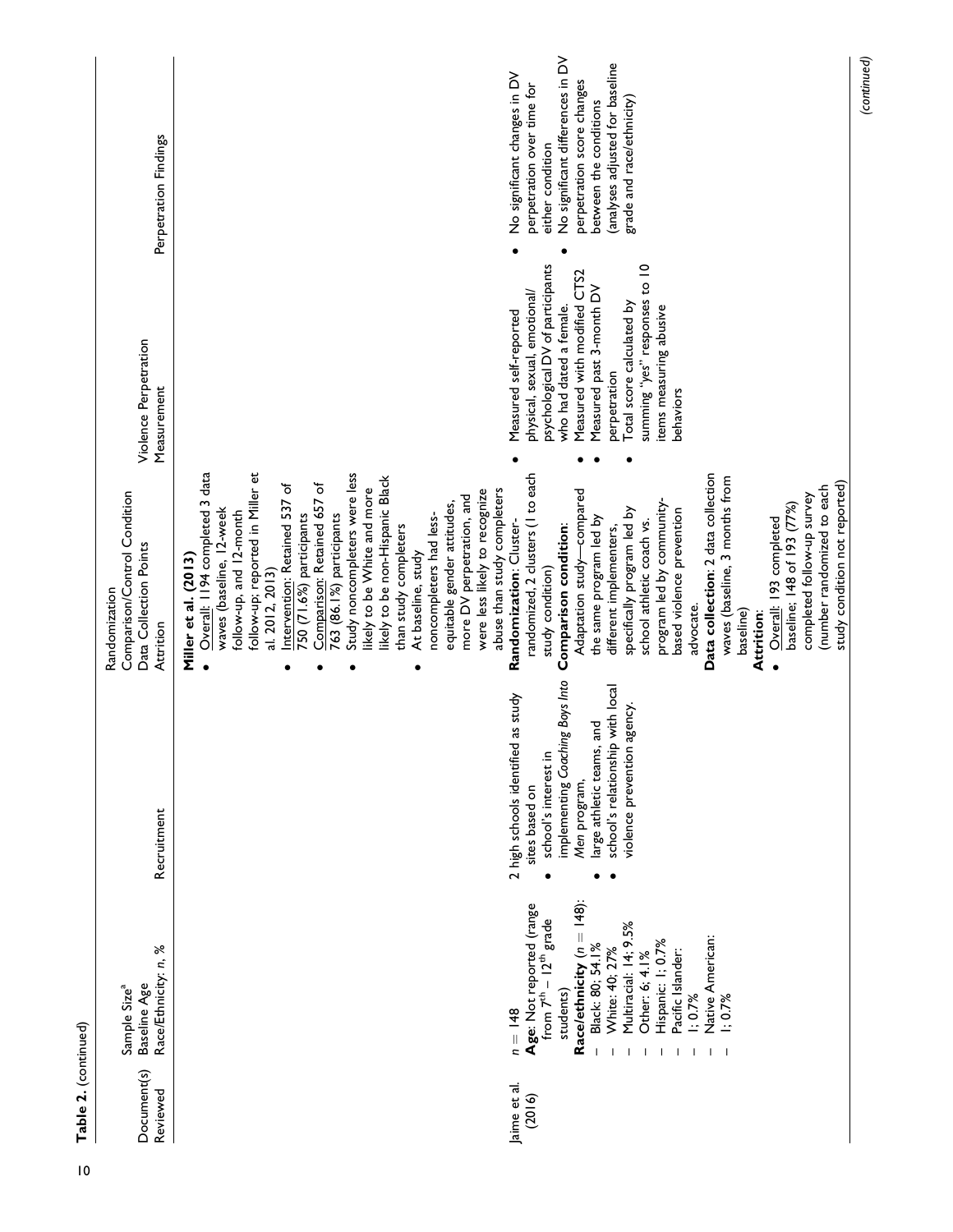| Table 2. (continued)     |                                                                                                                                                                                                                                                                                                                                                                                                                                                                                                                                                                                                                                     |                                                                                                                                                                                                                                                                                                                                                                                                                                                                                                                                                                                                                                                                                |                                                                                                                                                                                                                                                                                                                                                                                                                                                                                                                                                                                                                                                                                                                                                                              |                                                                                                                                                                                                                                                                                                                                                                                                                                                                                                                                                                                                                                                                                                                                                                                                                                       |                                                                                                                                                                                                                                                                                         |
|--------------------------|-------------------------------------------------------------------------------------------------------------------------------------------------------------------------------------------------------------------------------------------------------------------------------------------------------------------------------------------------------------------------------------------------------------------------------------------------------------------------------------------------------------------------------------------------------------------------------------------------------------------------------------|--------------------------------------------------------------------------------------------------------------------------------------------------------------------------------------------------------------------------------------------------------------------------------------------------------------------------------------------------------------------------------------------------------------------------------------------------------------------------------------------------------------------------------------------------------------------------------------------------------------------------------------------------------------------------------|------------------------------------------------------------------------------------------------------------------------------------------------------------------------------------------------------------------------------------------------------------------------------------------------------------------------------------------------------------------------------------------------------------------------------------------------------------------------------------------------------------------------------------------------------------------------------------------------------------------------------------------------------------------------------------------------------------------------------------------------------------------------------|---------------------------------------------------------------------------------------------------------------------------------------------------------------------------------------------------------------------------------------------------------------------------------------------------------------------------------------------------------------------------------------------------------------------------------------------------------------------------------------------------------------------------------------------------------------------------------------------------------------------------------------------------------------------------------------------------------------------------------------------------------------------------------------------------------------------------------------|-----------------------------------------------------------------------------------------------------------------------------------------------------------------------------------------------------------------------------------------------------------------------------------------|
| Document(s)<br>Reviewed  | Race/Ethnicity: n, %<br>Baseline Age<br>Sample Size <sup>a</sup>                                                                                                                                                                                                                                                                                                                                                                                                                                                                                                                                                                    | Recruitment                                                                                                                                                                                                                                                                                                                                                                                                                                                                                                                                                                                                                                                                    | Comparison/Control Condition<br>Data Collection Points<br>Randomization<br>Attrition                                                                                                                                                                                                                                                                                                                                                                                                                                                                                                                                                                                                                                                                                         | Violence Perpetration<br>Measurement                                                                                                                                                                                                                                                                                                                                                                                                                                                                                                                                                                                                                                                                                                                                                                                                  | Perpetration Findings                                                                                                                                                                                                                                                                   |
|                          |                                                                                                                                                                                                                                                                                                                                                                                                                                                                                                                                                                                                                                     |                                                                                                                                                                                                                                                                                                                                                                                                                                                                                                                                                                                                                                                                                | abuse perpetration ( $p = .002$ , t<br>Ш<br>3.15) than study completers<br>gender equitable attitudes (p<br>Attrition was similar across<br>At baseline, noncompleters<br>Comparison: 79 completed<br>reported significantly lower<br>Intervention: 69 completed<br>.036, $t = -2.12$ ) and higher<br>study conditions<br>both data waves<br>both data waves                                                                                                                                                                                                                                                                                                                                                                                                                 |                                                                                                                                                                                                                                                                                                                                                                                                                                                                                                                                                                                                                                                                                                                                                                                                                                       |                                                                                                                                                                                                                                                                                         |
| Hossain et al.<br>(2014) | Ethnic languages: Program<br>$\mathsf{Age}$ : Program group $\mathcal{M}=$<br>40.0 years $(SD = 11.6)$ ;<br>Dioula/Malinké (2, 1%)<br>comparison group $M =$<br>39.6 years (SD = $13.6$ )<br>Comparison Group ( $n =$<br>Niamboua (16, 10%)<br>Yacouba (41, 23%)<br>Beté (27, 15%)<br>Yacouba (28, 17%)<br>Niamboua (0, 0%)<br>$Group (n = 166):$<br>Baoulé (32, 19%)<br>Gouro (27, 16%)<br>Baoulé (57, 32%)<br>Gueré (43, 26%)<br>Senoufo (2, 1%)<br>Gueré (16, 9%)<br>Mossi (11, 6%)<br>Gouro (5, 3%)<br>Wobé (3, 2%)<br>Wobé (I, 1%)<br>Mossi (6, 4%)<br>Beté (I, 1%)<br>Men's Discussion Groups<br>$n = 300$<br>$\frac{180}{2}$ | Assessed study eligibility for 48<br>conditions and socio-economic<br>enrolled in the study, of whom<br>physical buffer to help prevent<br>participating communities with<br>profile that could be matched)<br>166 (95%) completed baseline<br>2,758 men in the intervention<br>considered eligible (i.e., had a<br>Recruited boys/men 15 years<br>180 (96%)<br>3368 men in the comparison<br>group screened eligible; 174<br>group screened eligible; 187<br>a limit of 30 men from each<br>and older who lived in<br>contamination of study<br>12 (25%) communities<br>completed baseline<br>enrolled, of whom<br>questionnaire<br>questionnaire<br>communities<br>community | a committee trained to support<br>rights of women, and (b) create<br>randomized to intervention and<br>Community-level gender-based<br>violence (GBV) program that all<br>communities were receiving to<br>consequences of GBV and the<br>randomization (I in each pair<br>pairs based on demographics<br>(baseline and 12 months after<br>Data collection: 2 time points<br>and population size prior to<br>intervention group received<br>I to comparison condition)<br>Matched communities into<br>(a) increase awareness of<br>clusters (6 per condition)<br>Cluster-randomized, 12<br>intervention plus Men's<br>program activities were<br>Comparison condition:<br>survivors of GBV; the<br>this community-level<br>Discussion Groups<br>Randomization:<br>completed) | violent acts and sexually violent<br>(once, a few times, often, never)<br>violence and HIV prevention in<br>by their male partner who was<br>months at each data collection<br>experiencing specific physically<br>acts and the frequency of each<br>Measured women's reports of<br>and/or sexual IPV perpetrated<br>and a trial on intimate partner<br>women asylum seekers study,<br>modules including the World<br>violence and health outcome<br>their experiences of physical<br>Health & Domestic Violence<br>against Women, the LSHTM<br>country Study on Women's<br>"Questionnaire drew from<br>Health Organization Multi-<br>violence and health among<br>Reported for the prior 12<br>Coded each perpetration<br>participating in the study<br>Asked questions about<br>outcome as binary<br>Uganda" (p. 344)<br>time point | findings for physical and sexual<br>for age groups, ability to read,<br>partners of study participants<br>Multivariate models, adjusted<br>baseline found nonsignificant<br>experiences of trauma, and<br>IPV as reported by female<br>evels of the outcomes at<br>cohabitation status, |
|                          |                                                                                                                                                                                                                                                                                                                                                                                                                                                                                                                                                                                                                                     |                                                                                                                                                                                                                                                                                                                                                                                                                                                                                                                                                                                                                                                                                |                                                                                                                                                                                                                                                                                                                                                                                                                                                                                                                                                                                                                                                                                                                                                                              |                                                                                                                                                                                                                                                                                                                                                                                                                                                                                                                                                                                                                                                                                                                                                                                                                                       | (continued)                                                                                                                                                                                                                                                                             |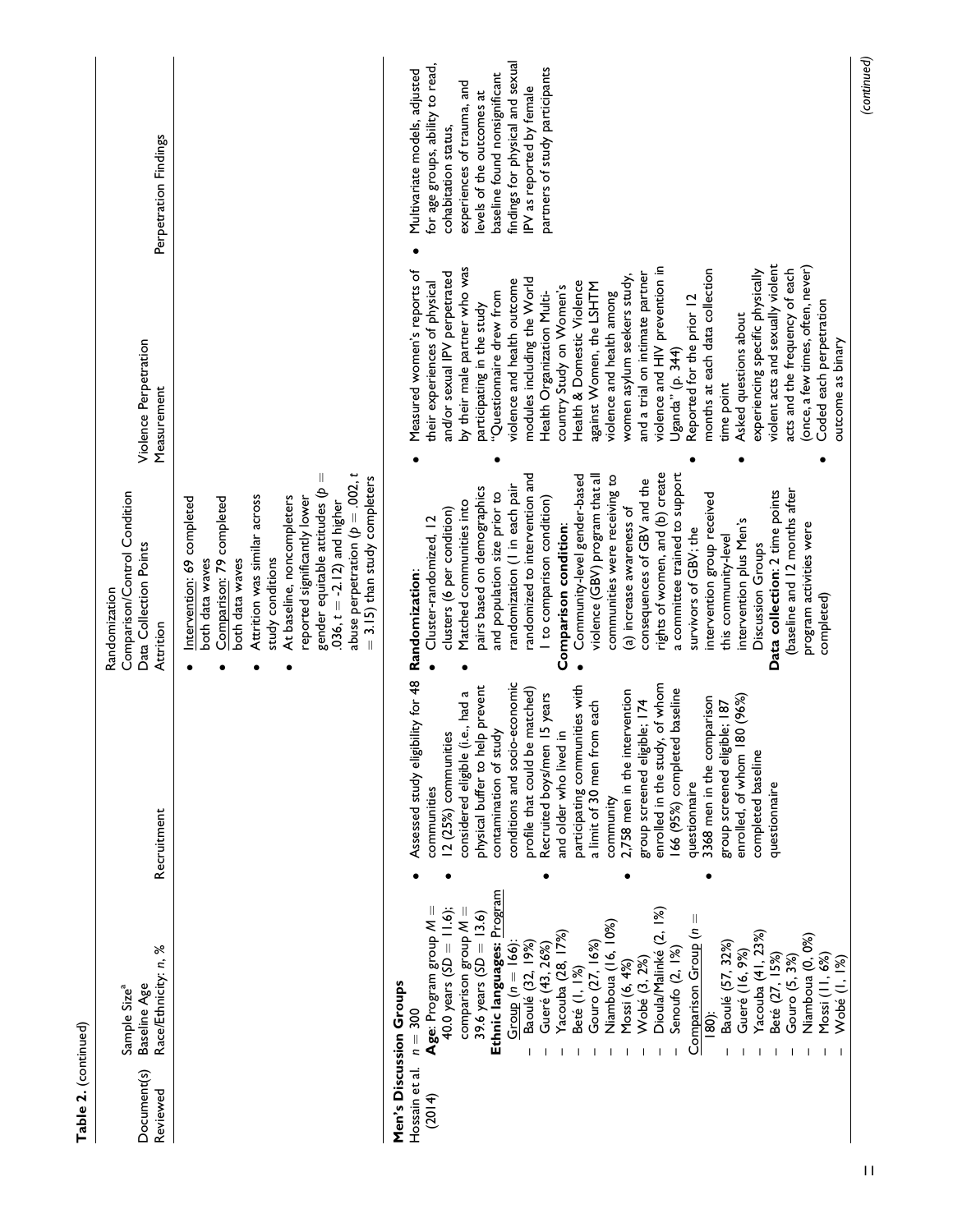| Table 2. (continued)                   |                                                                                                                                                                                                                                                                                                     |                                                                                                                             |                                                                                                                                                                                                                                                                                                                                                                                                                                                                                                                                                                                                                                                                                                     |                                                                                                                                                                                                                                                                                                                                                           |                                                                                                                                                                  |
|----------------------------------------|-----------------------------------------------------------------------------------------------------------------------------------------------------------------------------------------------------------------------------------------------------------------------------------------------------|-----------------------------------------------------------------------------------------------------------------------------|-----------------------------------------------------------------------------------------------------------------------------------------------------------------------------------------------------------------------------------------------------------------------------------------------------------------------------------------------------------------------------------------------------------------------------------------------------------------------------------------------------------------------------------------------------------------------------------------------------------------------------------------------------------------------------------------------------|-----------------------------------------------------------------------------------------------------------------------------------------------------------------------------------------------------------------------------------------------------------------------------------------------------------------------------------------------------------|------------------------------------------------------------------------------------------------------------------------------------------------------------------|
| Document(s)<br>Reviewed                | Race/Ethnicity: n, %<br>Baseline Age<br>Sample Size <sup>a</sup>                                                                                                                                                                                                                                    | Recruitment                                                                                                                 | Comparison/Control Condition<br>Data Collection Points<br>Randomization<br>Attrition                                                                                                                                                                                                                                                                                                                                                                                                                                                                                                                                                                                                                | Violence Perpetration<br>Measurement                                                                                                                                                                                                                                                                                                                      | Perpetration Findings                                                                                                                                            |
|                                        | Dioula/Malinké (2, 1%)<br>Senoufo (I, 1%)<br>$\overline{\phantom{0}}$<br>L                                                                                                                                                                                                                          |                                                                                                                             | 174 (87.4%) completed baseline<br>316 of 361 (87.5%) completed<br>Comparison group: 187 in the<br>baseline questionnaire; 157 of<br>follow-up; 300 of 361 (83.1%)<br>questionnaire; overall, 152 of<br>(91.3%) completed follow-up<br>completed both baseline and<br>(95.8%) completed baseline;<br>comparison group enrolled;<br>80 (96.3%) completed the<br>187 (83.9%) completed the<br>overall, 148 of 187 (79.1%)<br>Overall: 361 enrolled; 346<br>questionnaire; 159 of 174<br>follow up questionnaire;<br>Intervention group: 174<br>completed baseline and<br>enrolled; 166 (95.4%)<br>completed baseline<br>and follow-up<br>follow-up<br>follow-up<br><b>Attrition:</b><br>$\bullet$<br>٠ |                                                                                                                                                                                                                                                                                                                                                           |                                                                                                                                                                  |
| The Men's Program<br>(2000)<br>Foubert | Asian American or Pacific<br>Age: $M = 20.33$ years (SD =<br>Hispanic/Latino/ Chicano<br>Race/ethnicity (re-ported<br>for experi-mental group<br>African American/<br>slander (4%);<br>White (91%);<br>Other (1%)<br>Black (2%)<br>only):<br>(2%)<br>$n = 145$<br>1.23)<br>$\overline{\phantom{a}}$ | All fraternities at one university<br>agreed to study participation<br>8 of 23 (35%) fraternities<br>invited to participate | randomized, 8 clusters (4 to each<br>study condition, 2 clusters were<br>after program, 7- month follow-<br>condition and 2 to posttest-only<br>randomized to pretest/posttest<br>Control condition: No program<br>(baseline, posttest immediately<br>study condition); Within each<br>Data collection: 3 time points<br>Randomization: Cluster-<br>condition<br>ê                                                                                                                                                                                                                                                                                                                                  | was used in pretests and article<br>Follow-up survey asked for self-<br>Measured at posttest and the 7-<br>month follow-up (unclear if SES<br>perpet-rated since the baseline<br>Measured self-reported sexual<br>reports of sexual coercion<br>language points to use at<br>Experiences Survey (SES)<br>coercion with the Sexual<br>posttest)<br>survey. | found nonsignificant findings for<br>Analyses examining effects of<br>sexual coercion perpetration<br>the intervention, pretesting,<br>and treatment*pretest-ing |

(continued)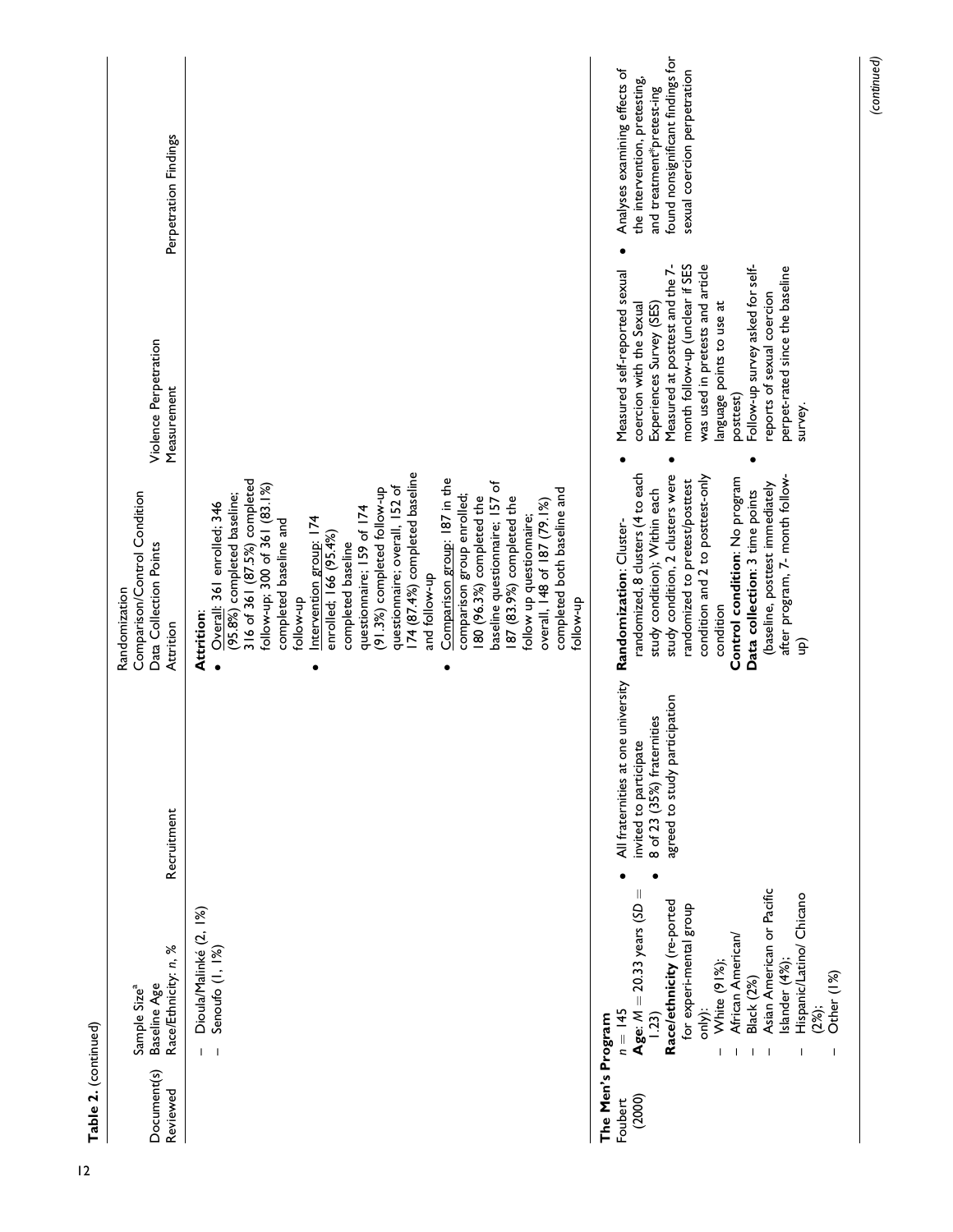| Document(s)<br>Reviewed                 | Race/Ethnicity: n, %<br>Baseline Age<br>Sample Size <sup>a</sup>                                                                                                          | Recruitment                                                                                                                                                                                                                                                                                                                                                                                                                                                                                      | Comparison/Control Condition<br>Data Collection Points<br>Randomization<br>Attrition                                                                                                                                                                                                                                                                                                                                                                                                                                                                                                                                                                                                                                                                                                                                                                                                                                                                            | Violence Perpetration<br>Measurement                                                                                                                                                                                                 | Perpetration Findings                                                                                                                                                                                                                                                                                                 |
|-----------------------------------------|---------------------------------------------------------------------------------------------------------------------------------------------------------------------------|--------------------------------------------------------------------------------------------------------------------------------------------------------------------------------------------------------------------------------------------------------------------------------------------------------------------------------------------------------------------------------------------------------------------------------------------------------------------------------------------------|-----------------------------------------------------------------------------------------------------------------------------------------------------------------------------------------------------------------------------------------------------------------------------------------------------------------------------------------------------------------------------------------------------------------------------------------------------------------------------------------------------------------------------------------------------------------------------------------------------------------------------------------------------------------------------------------------------------------------------------------------------------------------------------------------------------------------------------------------------------------------------------------------------------------------------------------------------------------|--------------------------------------------------------------------------------------------------------------------------------------------------------------------------------------------------------------------------------------|-----------------------------------------------------------------------------------------------------------------------------------------------------------------------------------------------------------------------------------------------------------------------------------------------------------------------|
| Foubert et al.<br>$(2007)^d$            | Age: All of "traditional age"<br>students (Foubert et al.,<br>Race/ethnicity Not<br>for undergraduate<br>2007; p. 735)<br>reported<br>$=$ 565<br>$\overline{\phantom{a}}$ | Participating university required<br>participate in the study program<br>participation (could participate<br>in program and not the study)<br>surveys, repre-senting 90% of<br>all male first-year students to<br>all male first-year students at<br>assigned to study conditions<br>students who attended the<br>study program about study<br>Research staff approached<br>participate were randomly<br>565 subjects comp-leted<br>Those who agreed to<br>or another program<br>the university. | Control group: 108 at baseline;<br>designed not to promote change<br>baseline; 70 (64%) completed all<br>Exposure to a program that was<br>collection time points asked of<br>variables measured in the study<br>Randomization: RCT; Solomon<br>program with pretest, program<br>(no additional details provided)<br>Overall: 217 at baseline; 145<br>75 (69%) completed all data<br>without pretest, comparison<br>data collection time points<br>(66.8%) completed all data<br>pretesting-4 study groups:<br>Intervention group: 109 at<br>Data collection: Three time<br>immediately after program,<br>in attitudinal or behavioral<br>collection time point not<br>points (baseline, posttest<br>Sample size at each data<br>follow-up 7 months after<br>with pretest, comparison<br>Comparison condition:<br>4-Square design varying<br>collection time points<br>without pretest<br>reported<br>program)<br>Attrition:<br>Attrition:<br>them<br>$\bullet$ | Measured self-reported sexual<br>At baseline, measured lifetime<br>sexual coercion perpetration<br>perpetration since baseline<br>measured sexual coercion<br>At 7-month follow-up,<br>coercion with the SES<br>(continuous measure) | participants ( $M = .05$ , $SD = .22$ )<br>Among study participants who<br>coercive behaviors than those<br>$(M = .40, SD = 1.3)$ at the 7-<br>in the comparison condition<br>month follow-up $(F[1,109] =$<br>joined fraternities, program<br>significantly fewer sexually<br>reported perpetrating<br>4.06, p < .05 |
| RealConsent<br>Salazar et al.<br>(2014) | Age ( $n = 743$ ): 20.38 years<br>Race/ethnicity $(n = 743)$ :<br>African American/Black<br>White (328, 44.1%)<br>(166, 22.3%)<br>$(5D = 1.67)$<br>$n = 215$              | deleted all students born before<br>students' names, emails, and<br>Sorted list by birth year and<br>academic year $(N = 21,280)$<br>Used list of undergraduate<br>birth year for 2009-2010<br>1984                                                                                                                                                                                                                                                                                              | Comparison condition: Health<br>program that uses multimedia<br>attention-placebo comparison<br>and covers nutrition/weight<br>Connection program (web-<br>Randomization: RCT with<br>based, health promotion<br>condition                                                                                                                                                                                                                                                                                                                                                                                                                                                                                                                                                                                                                                                                                                                                      | Timeframe of "ever" at baseline<br>and "within the past 6 months"<br>Used as a continuous outcome<br>coercion with the CTS2 sexual<br>Measured self-reported sexual<br>at the 6-month follow-up<br>coercion subscale<br>in analyses  | prosocial intervening behaviors<br>(continued)<br>program participants reported<br>sexual coercion than those in<br>Adjusting for baseline scores<br>perpetrating significantly less<br>the comparison group at 6-<br>and demographic variables,<br>for sexual coercion and                                           |

Table 2. (continued)

Table 2. (continued)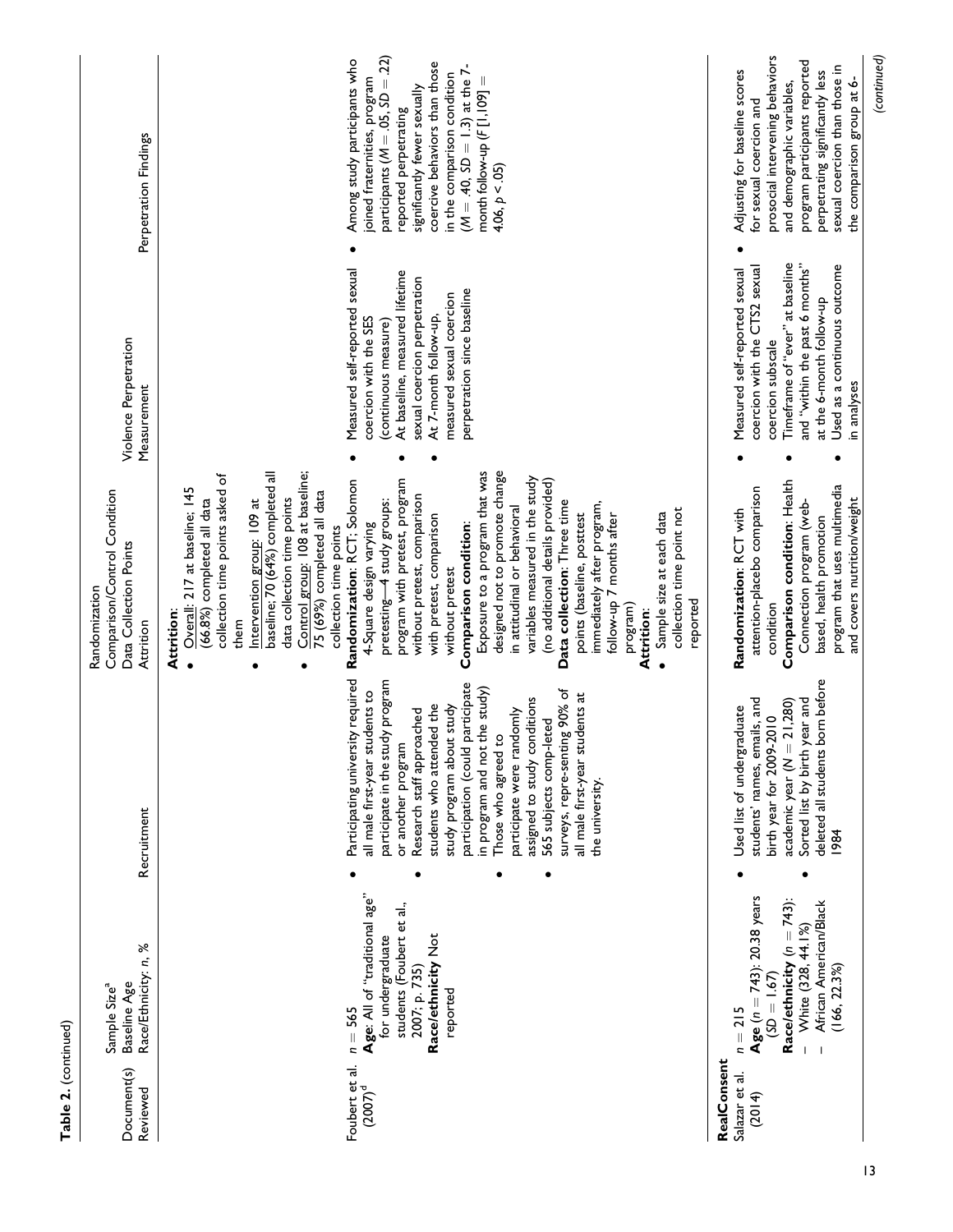| ኑ<br>┍<br>ć<br>÷ |  |
|------------------|--|
|                  |  |
|                  |  |
|                  |  |

(continued)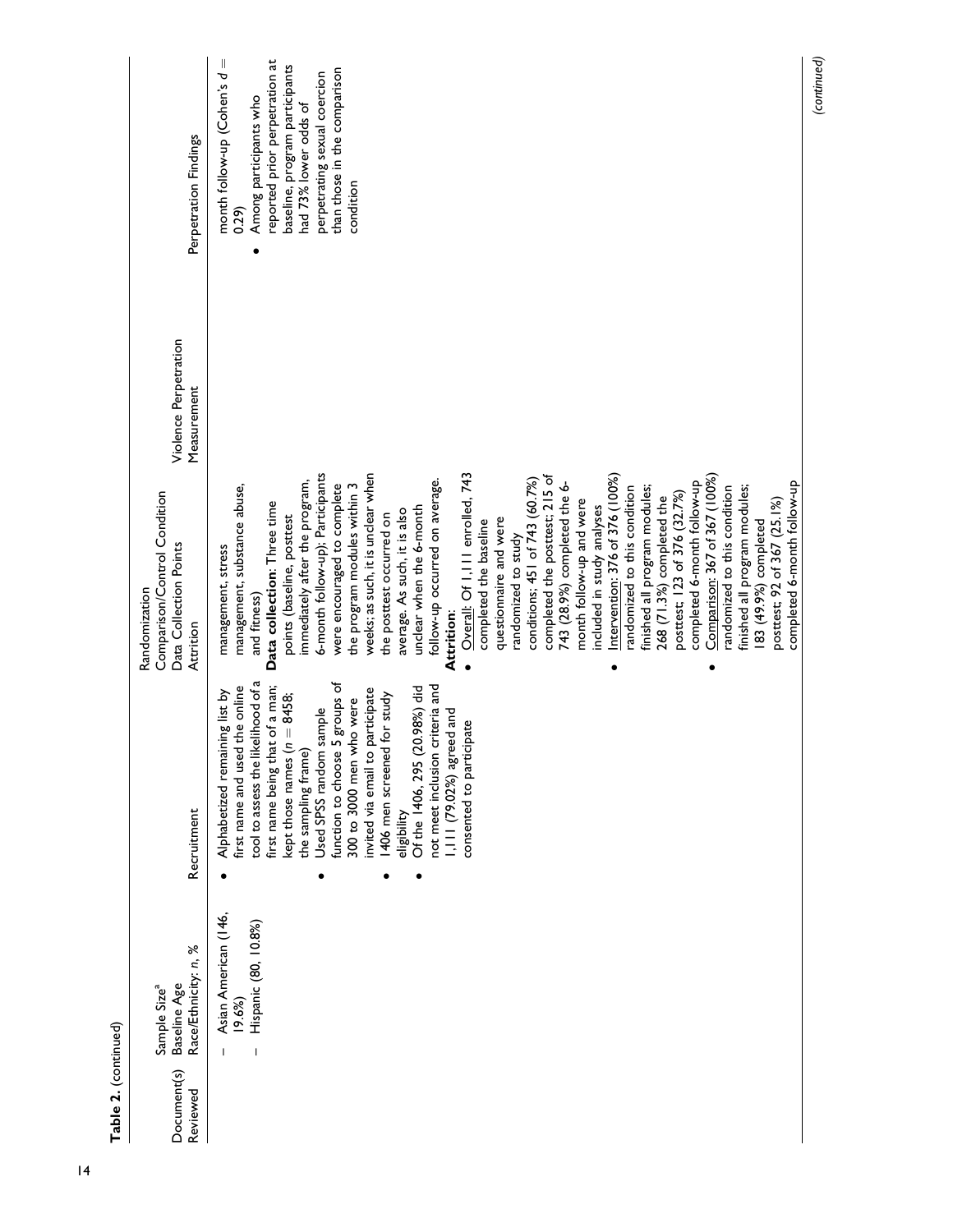| Document(s)<br>Reviewed | Race/Ethnicity: n, %<br>Baseline Age<br>Sample Size <sup>a</sup>                                                                                                                                                                                                                                                                                                                                                                               | Recruitment                                                                                                                                                    | Comparison/Control Condition<br>Data Collection Points<br>Randomization<br>Attrition                                                                                                                                                                                                                                                                                                                                                                                                                                                                                                                                                                                                                                                                                                                                                                                                                                          | Violence Perpetration<br>Measurement                                                                                                                                                                                                                                                                                                                                                                                                     | Perpetration Findings                                                                                                                                                                                                                                                                                                                                                                              |
|-------------------------|------------------------------------------------------------------------------------------------------------------------------------------------------------------------------------------------------------------------------------------------------------------------------------------------------------------------------------------------------------------------------------------------------------------------------------------------|----------------------------------------------------------------------------------------------------------------------------------------------------------------|-------------------------------------------------------------------------------------------------------------------------------------------------------------------------------------------------------------------------------------------------------------------------------------------------------------------------------------------------------------------------------------------------------------------------------------------------------------------------------------------------------------------------------------------------------------------------------------------------------------------------------------------------------------------------------------------------------------------------------------------------------------------------------------------------------------------------------------------------------------------------------------------------------------------------------|------------------------------------------------------------------------------------------------------------------------------------------------------------------------------------------------------------------------------------------------------------------------------------------------------------------------------------------------------------------------------------------------------------------------------------------|----------------------------------------------------------------------------------------------------------------------------------------------------------------------------------------------------------------------------------------------------------------------------------------------------------------------------------------------------------------------------------------------------|
|                         |                                                                                                                                                                                                                                                                                                                                                                                                                                                |                                                                                                                                                                | significantly more likely to have<br>than study noncompleters ( $p =$<br>higher grade point averages<br>significantly across study<br>Study completers were<br>Attrition rate differed<br>conditions ( $p = .02$ )<br>$\frac{1}{2}$                                                                                                                                                                                                                                                                                                                                                                                                                                                                                                                                                                                                                                                                                           |                                                                                                                                                                                                                                                                                                                                                                                                                                          |                                                                                                                                                                                                                                                                                                                                                                                                    |
| Lobo (2004)             | Sexual Assault Prevention Program for College Men<br>Age ( $n = 342$ ): 18 years (116,<br>Non-Hispanic Caucasian<br>Asian/Pacific Islander (3,<br>total who participated at<br>American Indian (0, 0%)<br>33.9); 19 (126, 36.8); 20<br>Race/ethnicity ( $n = 342$ ;<br>(72, 21.1); 21 (19, 5.6);<br>African American (22<br>Other (9, 2.6%)<br>Latino (3, 0.9%)<br>over 21 (9, 2.6)<br>(305, 89.2%)<br>baseline):<br>6.4%<br>0.9%<br>$n = 237$ | up sheets on a bulletin board in<br>Recruited participants via sign-<br>the psychology department of<br>342 participants at baseline<br>one college/university | after the program, and follow-up<br>participation in the intervention<br>history was significantly related<br>completed 3-month follow-up;<br>completers (i.e., completed all<br>higher-income families and (b)<br>No significant between-group<br>randomized to intervention or<br>(baseline, follow-up 3 months<br>(69.3%) completed all 3 time<br>month follow-up; 237 of 342<br>follow-ups) were significantly<br>Data collection: 3 time points<br>differences in attrition rates<br>7 months after the program)<br>to attrition at the 7-month<br>younger; Study completers<br>more likely to be (a) from<br>Control condition: Offered<br>264 (77.2%) completed 7-<br>Randomization: Individually<br>Intervention group: Study<br>not a fraternity member.<br>Completer perpetration<br>Overall: 342 completed<br>baseline; 291 (85.1%)<br>after the study ended<br>control group<br>qu-wollot<br>Attrition:<br>points | At baseline, asked to report on<br>with SES at baseline and follow-<br>as binary (no assault vs assault)<br>perpetration co-variate coded<br>behavior for ages 14-17 years<br>perpetration out-come coded<br>sexually aggressive behaviors<br>report on behavior since the<br>At each follow-up, asked to<br>as none, moderate, or severe<br>Measured self-reported<br>Logistic regressions<br>Logistic regression,<br>prior survey<br>ğ | controlling for same factors as<br>coded as none, moderate, or<br>significantly related to perpet-<br>related to perpet-ration at 3-<br>month follow-up, controlling<br>ration at 7-month follow-up,<br>perpetration at the 3-month<br>for history of perpetration<br>condition not significantly<br>Group membership not<br>Intervention vs Control<br>3-month follow and<br>follow-up<br>severe) |
|                         |                                                                                                                                                                                                                                                                                                                                                                                                                                                |                                                                                                                                                                |                                                                                                                                                                                                                                                                                                                                                                                                                                                                                                                                                                                                                                                                                                                                                                                                                                                                                                                               |                                                                                                                                                                                                                                                                                                                                                                                                                                          | (continued)                                                                                                                                                                                                                                                                                                                                                                                        |

Table 2. (continued)

Table 2. (continued)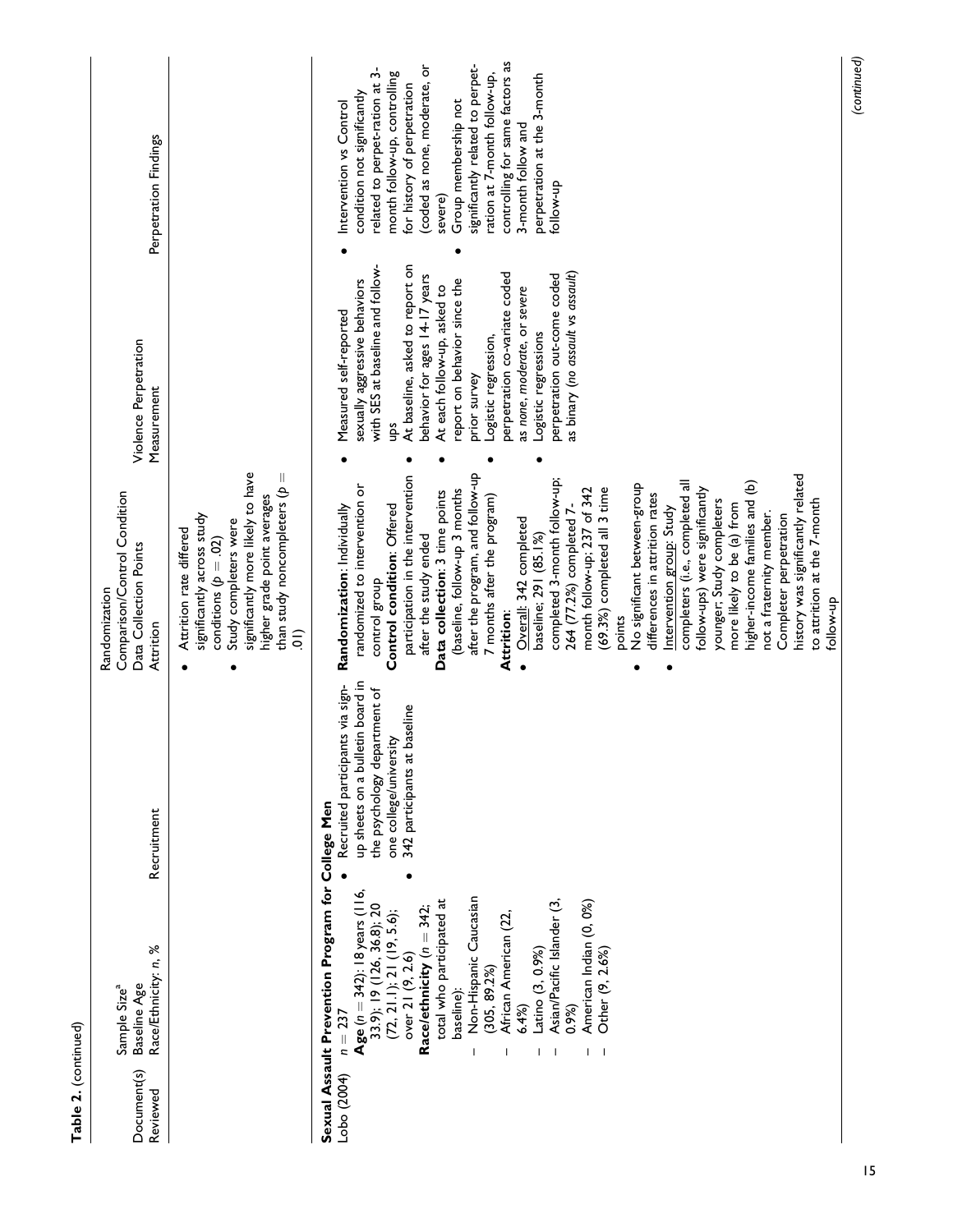| Document(s)<br>Reviewed                      | Race/Ethnicity: n, %<br>Baseline Age<br>Sample Size <sup>a</sup>                                                                                                                                                                                                                                                                                       | Recruitment                                                                                                                                                                                                                                                                                                                      | Comparison/Control Condition<br>Data Collection Points<br>Randomization<br>Attrition                                                                                                                                                                                                                                                                                                                                                                                                                                                                                                                                                                                                                                                                                                                                                                                                                                                                                                                             | Violence Perpetration<br>Measurement                                                                                                                                                                                                                                                                          | Perpetration Findings                                                                                                                                                                                                                                                                                             |
|----------------------------------------------|--------------------------------------------------------------------------------------------------------------------------------------------------------------------------------------------------------------------------------------------------------------------------------------------------------------------------------------------------------|----------------------------------------------------------------------------------------------------------------------------------------------------------------------------------------------------------------------------------------------------------------------------------------------------------------------------------|------------------------------------------------------------------------------------------------------------------------------------------------------------------------------------------------------------------------------------------------------------------------------------------------------------------------------------------------------------------------------------------------------------------------------------------------------------------------------------------------------------------------------------------------------------------------------------------------------------------------------------------------------------------------------------------------------------------------------------------------------------------------------------------------------------------------------------------------------------------------------------------------------------------------------------------------------------------------------------------------------------------|---------------------------------------------------------------------------------------------------------------------------------------------------------------------------------------------------------------------------------------------------------------------------------------------------------------|-------------------------------------------------------------------------------------------------------------------------------------------------------------------------------------------------------------------------------------------------------------------------------------------------------------------|
|                                              |                                                                                                                                                                                                                                                                                                                                                        |                                                                                                                                                                                                                                                                                                                                  | demographics and perpetration<br>completers and noncompleters<br>Control group: No significant<br>history between study<br>differences found in                                                                                                                                                                                                                                                                                                                                                                                                                                                                                                                                                                                                                                                                                                                                                                                                                                                                  |                                                                                                                                                                                                                                                                                                               |                                                                                                                                                                                                                                                                                                                   |
| The Men's Project<br>Gidycz et al.<br>(2011) | Hispanic/ Latino ethnicity<br>African American (32, 5);<br>Age: 622 (98%) were 18 or<br>Race/ethnicity ( $n = 1285$ ;<br>Asian (11, 1.7); Native<br>Alaska Native: (2, 0.3)<br>American Indian or<br>Hawaiian or Pacific<br>White (627, 91.8)<br>Islander (1, 0.2);<br>total at baseline)<br>Other (6, 0.9);<br>19 years old<br>(16, 2.5)<br>$n = 460$ | completed<br>eligible students in participating<br>first-year<br>residence halls enrolled in the<br>1285 of possible 2243 (57.3%)<br>participating university each<br>the baseline questionnaire<br>year for 2 years for study<br>residence halls at the<br>Randomly selected 6<br>635 of 1285 (49.4%)<br>participation<br>study | each study condition to created<br>comparable sample sizes across<br>participate each year for 2 years<br>condition): 635 at baseline; 529<br>(77.8%) completed the 7-month<br>before booster session, 7-month<br>Cluster-randomized, 6 clusters<br>were size-matched, and one in<br>follow-up; total of 460 (72.4%)<br>7-month follow-up occurred 7-<br>follow-up; unclear whether the<br>months after initial session and<br>of 635 (83.4%) completed the<br>each pair was randomized to<br>Clusters (i.e., residence halls)<br>No significant differences in<br>points (baseline, follow-up 4<br>completed all 3 time points<br>Data collection: Three time<br>Control condition: Waitlist<br>questionnaire; 494 of 635<br>between intervention and<br>Overall (not reported by<br>months from baseline or<br>participant return rates<br>randomly selected to<br>(total of 12 clusters)<br>4-month follow-up<br>another time point)<br>study conditions<br>control condition<br>Randomization:<br>Attrition: | sexual aggression versus sexual<br>Follow-ups asked about sexual<br>Measured self-reported sexual<br>coercion from age 14 years<br>Baseline asked about sexual<br>coercion since the last data<br>collection time point in the<br>For analyses, coded as no<br>aggression with the SES<br>aggression<br>study | $\chi$ 2[1, M = 437] = 7.33, p < .01;<br>At 7-month follow-up, 4-month<br>3) had significantly lower rates<br>intervention group (1.5%, $n =$<br>finding was no longer present<br>of sexual aggression than the<br>control group (6.7%, $n = 17$ ;<br>$p < 0.05$ , Fisher's exact test).<br>At 4-month follow-up, |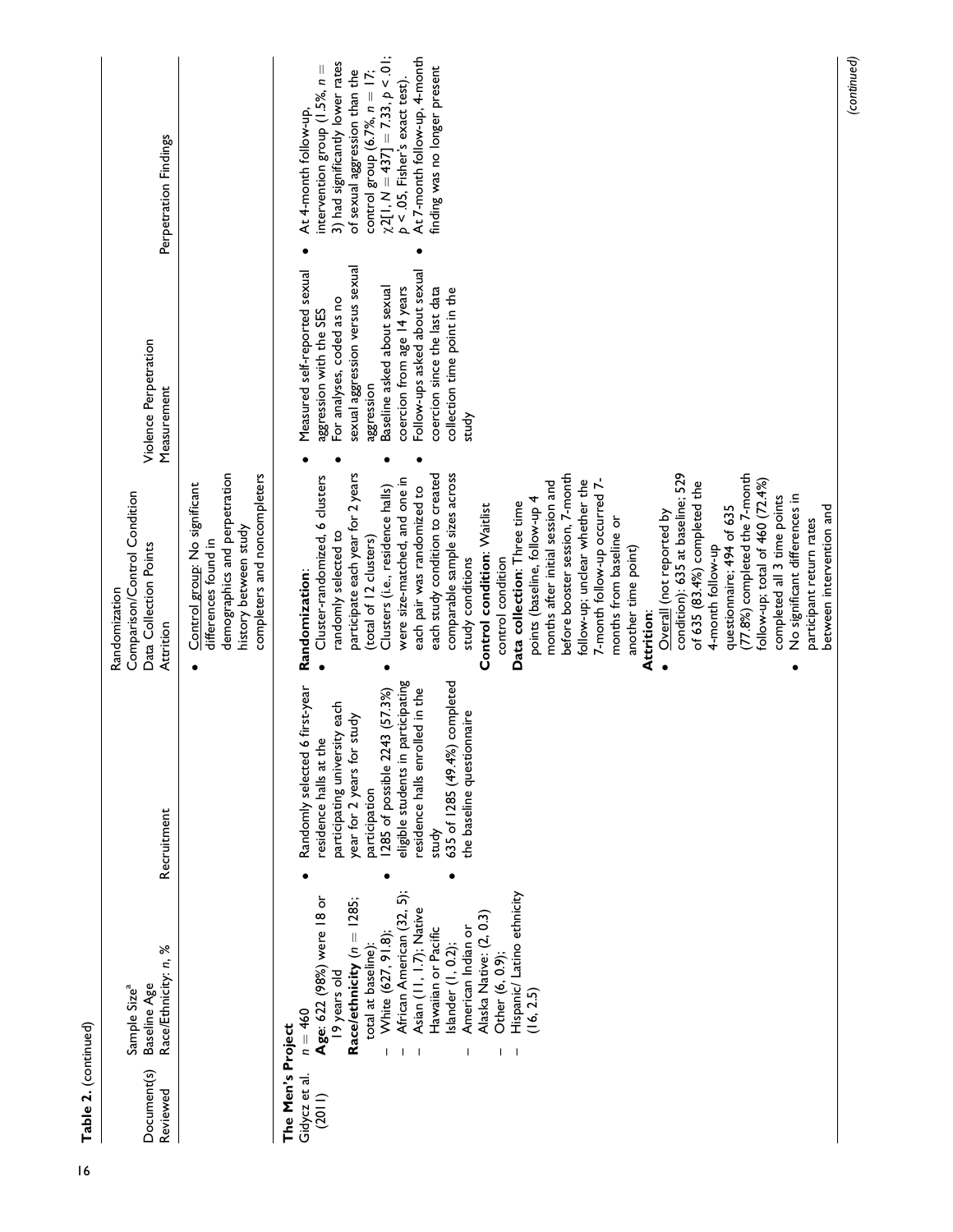| Document(s)<br>Reviewed                           | Race/Ethnicity: n, %<br>Baseline Age<br>Sample Size <sup>a</sup>                                                        | Recruitment                                                                                                                                                                                                                                                                  | Comparison/Control Condition<br>Data Collection Points<br>Randomization<br>Attrition                                                                                                                                                                                                                                                                                                                                                                                                                                                                                                                                                                                                                                                              | Violence Perpetration<br>Measurement                                                                                                                                                                                                                                                          | Perpetration Findings                                                                                                                                                                                                                                                                                                                                                                                                                                                                                                                                                                                                                                                       |
|---------------------------------------------------|-------------------------------------------------------------------------------------------------------------------------|------------------------------------------------------------------------------------------------------------------------------------------------------------------------------------------------------------------------------------------------------------------------------|---------------------------------------------------------------------------------------------------------------------------------------------------------------------------------------------------------------------------------------------------------------------------------------------------------------------------------------------------------------------------------------------------------------------------------------------------------------------------------------------------------------------------------------------------------------------------------------------------------------------------------------------------------------------------------------------------------------------------------------------------|-----------------------------------------------------------------------------------------------------------------------------------------------------------------------------------------------------------------------------------------------------------------------------------------------|-----------------------------------------------------------------------------------------------------------------------------------------------------------------------------------------------------------------------------------------------------------------------------------------------------------------------------------------------------------------------------------------------------------------------------------------------------------------------------------------------------------------------------------------------------------------------------------------------------------------------------------------------------------------------------|
|                                                   |                                                                                                                         |                                                                                                                                                                                                                                                                              | Study noncompleters who left<br>questionnaire than those who<br>completed all data collection<br>higher levels of hypergender<br>time points $(t[520] = -2.08$ ,<br>the study after the 4-month<br>noncompleters and control<br>follow-up but before the 7-<br>month follow-up reported<br>ideology on the 4-month<br>No significant differences<br>control groups for either<br>between intervention<br>follow-up time point<br>noncompleters<br>p < 0.05                                                                                                                                                                                                                                                                                        |                                                                                                                                                                                                                                                                                               |                                                                                                                                                                                                                                                                                                                                                                                                                                                                                                                                                                                                                                                                             |
| Video Program<br>Stephens and<br>George<br>(2009) | Age $(n = 146)$ : M = 19.3 (SD<br>Race/ethnicity ( $n = 146$ ):<br>$= 1.8$ ); Range = $18-29$<br>White (100%)<br>$n=65$ | was "Helping Victims of Sexual<br>Study title in advertisements<br>campus advertisements and<br>through the undergraduate<br>psychology student subject<br>146 participants at baseline<br>Recruited participants via<br>pool at the participating<br>university<br>Assault" | content related to rape or sexual<br>minute video chosen for lack of<br>participants as low risk or high<br>Survey (M-SES) used to classify<br>comparison) between-subjects<br>posttest (average 11.5 days [SD<br>All participants randomized to<br>[Mode = 33, $Mdn = 41$ , $SD =$<br>RCT with 2 (high risk vs low<br>Modified-Sexual Experiences<br>$= 8.2$ ] after pretest), 5-week<br>Data collection: 3 time points<br>follow-up (average 49.2 days<br>intervention or comparison<br>(baseline pre-randomization,<br>Comparison condition: 50-<br>risk) x 2 (intervention vs<br>risk for sexual coercion<br>Baseline scores on the<br>32.2] after posttest)<br>Randomization:<br>perpetration<br>condition<br>design<br>assault<br>$\bullet$ | versus low risk for perpetrating<br>Measured self-reported sexual<br>participants at baseline as high<br>Re-administered the M-SES at<br>5-week follow-up, measuring<br>sexual coercion perpetrated<br>coercion with the M-SES<br>Used M-SES to classify<br>sexual coercion<br>since posttest | in self-reported sexually coercive<br>participants $(82\%, n=9)$ at high<br>$\mid \mid$<br>Full sample: Showed an increase<br>follow-up, though nonsignificant<br>.030); No signifi-cant effects for<br>(Cohen's d effect size across all<br>$-.74,95\%$ CI [ $-.97, -.50$ ], $p =$<br>By risk status: More treatment<br>perpetration reported perpet-<br>group $(47\%, n = 9;$ Cohen's d<br>comparison group) at 5-week<br>counterparts in comparison<br>men = $-.30,95\%$ CI [ $-.44,$<br>compared to those in the<br>behavior postintervention<br>rating sexual coercion as<br>compared with high risk<br>risk for sexual coercion<br>$-111, p = .053$<br>low-risk group |
|                                                   |                                                                                                                         |                                                                                                                                                                                                                                                                              |                                                                                                                                                                                                                                                                                                                                                                                                                                                                                                                                                                                                                                                                                                                                                   |                                                                                                                                                                                                                                                                                               | (continued)                                                                                                                                                                                                                                                                                                                                                                                                                                                                                                                                                                                                                                                                 |

Table 2. (continued)

Table 2. (continued)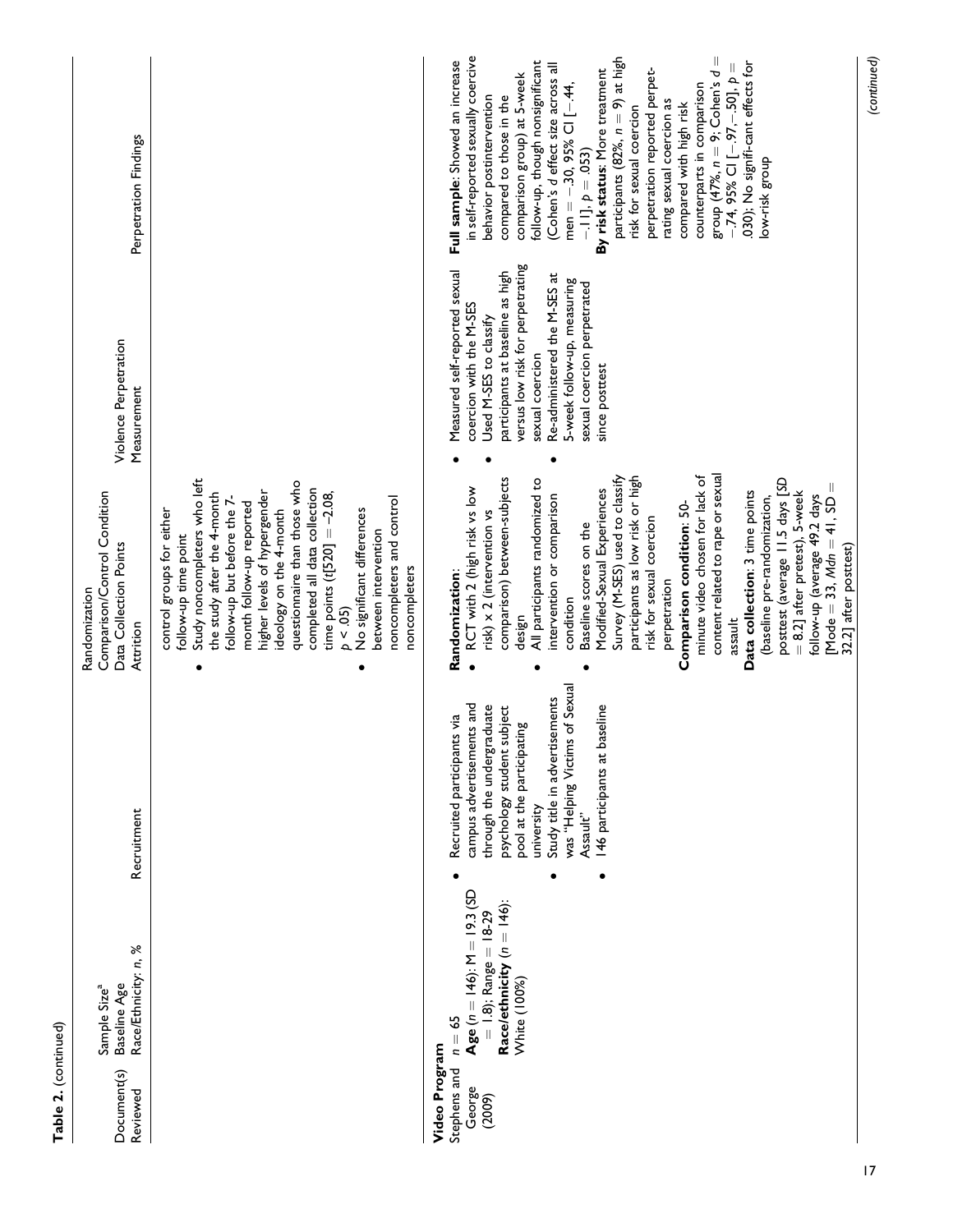| Table 2. (continued)    |                                                                  |             |                                                                                      |                                      |                       |
|-------------------------|------------------------------------------------------------------|-------------|--------------------------------------------------------------------------------------|--------------------------------------|-----------------------|
| Document(s)<br>Reviewed | Race/Ethnicity: n, %<br>Baseline Age<br>Sample Size <sup>a</sup> | Recruitment | Comparison/Control Condition<br>Data Collection Points<br>Randomization<br>Attrition | Violence Perpetration<br>Measurement | Perpetration Findings |
|                         |                                                                  |             | Attrition:                                                                           |                                      |                       |
|                         |                                                                  |             | • Overall: 146 at baseline                                                           |                                      |                       |
|                         |                                                                  |             | (number randomized to each                                                           |                                      |                       |
|                         |                                                                  |             | condition not reported); 83 of                                                       |                                      |                       |
|                         |                                                                  |             | 146 (56.8%) completed the                                                            |                                      |                       |
|                         |                                                                  |             | posttest; 65 of 146 (44.5%)<br>completed the 5-week                                  |                                      |                       |
|                         |                                                                  |             | follow-up                                                                            |                                      |                       |
|                         |                                                                  |             |                                                                                      |                                      |                       |
|                         |                                                                  |             | Intervention: 51 completed<br>posttest; 27 of 51 (53%)                               |                                      |                       |
|                         |                                                                  |             | completed follow-up (unclear                                                         |                                      |                       |
|                         |                                                                  |             | how many at baseline)                                                                |                                      |                       |
|                         |                                                                  |             | Comparison: 52 completed                                                             |                                      |                       |
|                         |                                                                  |             | posttest; 38 of 52 (73%)                                                             |                                      |                       |
|                         |                                                                  |             | completed follow-up (unclear                                                         |                                      |                       |
|                         |                                                                  |             | how many at baseline)                                                                |                                      |                       |
|                         |                                                                  |             | Participants who left the study                                                      |                                      |                       |
|                         |                                                                  |             | at posttest reported                                                                 |                                      |                       |
|                         |                                                                  |             | significantly less attraction to                                                     |                                      |                       |
|                         |                                                                  |             | sexual aggression and                                                                |                                      |                       |
|                         |                                                                  |             | behavioral intention to rape and                                                     |                                      |                       |
|                         |                                                                  |             | more victim empathy than                                                             |                                      |                       |
|                         |                                                                  |             | posttest completers ( $p \leq .047$ ;                                                |                                      |                       |
|                         |                                                                  |             | $38 \le d \le .42$                                                                   |                                      |                       |
|                         |                                                                  |             | Participants who left the study                                                      |                                      |                       |
|                         |                                                                  |             | at posttest from the                                                                 |                                      |                       |
|                         |                                                                  |             | comparison group reported                                                            |                                      |                       |
|                         |                                                                  |             | significantly more behavioral                                                        |                                      |                       |
|                         |                                                                  |             | intentions to rape and sex-                                                          |                                      |                       |
|                         |                                                                  |             | related alcohol expectancies                                                         |                                      |                       |

Note: RCT = Randomized controlled trial. CTS2= Revised Conflict Tactics Scale. SV = sexual violence. DV = dating violence. IPV = intimate partner violence. Note: RCT = Randomized controlled trial. CTS2= Revised Conflict Tactics Scale. SV = sexual violence. DV = dating violence. IPV = intimate partner violence.

 $(p \leq .020)$ 

intervention group at posttest

related alcohol expectancies than those who left the intervention group at posttest

than those who left the

This table includes information on any significant differences in study condition rates and between study completers and noncompleters when reported. All studies were U.S.-based except Hossain et al. (2014), Language used in this table mirrors language used by study author(s) and reflects information in each document. As such, some information is available for some studies and not others. We report Cohen's d when available. Language used in this table mirrors language used by study author(s) authorediects information in each document. As such, some information is available for some studies and not others. We report Cohen's d when available. This table includes information on any significant differences in study condition attrition rates and between study completers and noncompleters when reported. All studies were U.S.-based except Hossain et al. (2014), which was conducted in Côte d'Ivoire. which was conducted in Côte d'Ivoire.

follow-up and 12-month follow-up, respectively) in the same evaluation study. 'Miller et al. (2013) reported "White  $n = 18$ ," which appears to be a typographical error; we calculated the value as 518. "We retained this Sample size reported indicates the number of participants who completed all data collection time points included in analyses. PYiller et al. (2012, 2013) report on data collected at two distinct time points (i.e., 12-week study because of the limited number of studies available; however, the study design for analyses of program effects on perpetration is quasi-experimental (i.e., people could not be randomized to join or not join a fraterni  $S$ ample size reported indicates the number of participants who completed all data collection time points included in analyses.  $~$  Miller et al. (2012, 2013) report on data collected at two distinct time points (i.e., 12 follow-up and 12-month follow-up, respectively) in the same evaluation study. 'Miller et al. (2013) reported "White  $n = 18,$  " which appears to be a typographical error; we calculated the value as 518.  $^{\rm d}$ We retained study because of the limited number of studies available; however, the study design for analyses of program effects on perpetration is quasi-experimental (i.e., people could not be randomized to join or not join a fratern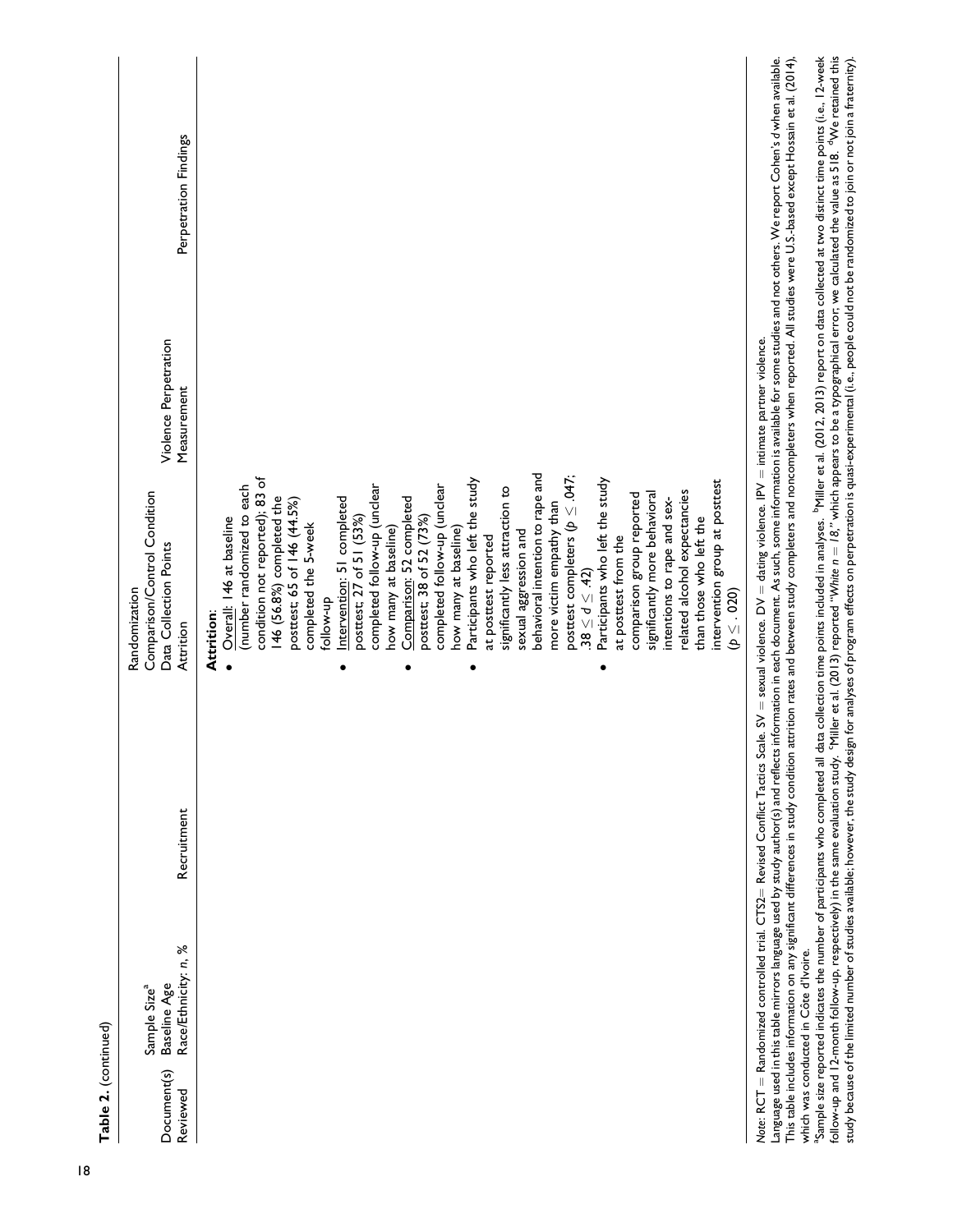differences were found between intervention and comparison groups on measures of physical and sexual IPV experiences reported by female partners of study participants. Multivariate models were adjusted for age groups, ability to read, cohabitation status, trauma experiences, and levels of the outcomes measured at baseline.

Effectiveness of the Men's Program. Foubert (2000) examined the impact of the Men's Program on 145 college fraternity men  $(M = 20.33$  years; range not reported). Participant race/ethnicity was overwhelmingly White.

A cluster-randomized approach was used with four fraternities assigned to the intervention group and four to the noprogram control group. Participants were assessed at baseline, posttest immediately after the program, and 7 months after the program.

The self-report Sexual Experiences Survey (SES) was used at posttest and 7-month follow-up to assess likelihood of sexual coercion perpetration (continuous measure). Analyses examining intervention effects, pretesting, and a Treatment  $\times$  Pretesting interaction did not find any significant differences between the intervention and control groups on sexual coercion.

Foubert, Newberry, and Tatum (2007) conducted a second evaluation of The Men's Program with a sample of 565 male undergraduate students. Participant race/ethnicity was not reported. The randomized trial used a Solomon four-square design that varied pretesting among four conditions: program with pretest, program without pretest, comparison with pretest, and comparison without pretest. The programming used with the comparison condition was not intended to promote change in participants' attitudes or behaviors regarding violence. Participants were assessed at three time points: baseline, posttest immediately after the program, and 7 months after the program.

The SES was used to assess self-reported sexual coercion perpetration. At baseline, the survey measured lifetime sexual coercion perpetration. At 7-month follow-up, the survey measured sexual coercion perpetration since baseline. Among study participants who joined fraternities, program participants  $(M = .05, SD = 0.22)$  reported perpetrating significantly fewer sexually coercive behaviors than those in the comparison condition ( $M = .40$ ,  $SD = 1.3$ ) at the 7-month follow-up,  $F(1, 109)$  $= 4.06, p \le 0.05.$ 

Effectiveness of RealConsent. Salazar, Vivolo-Kantor, Hardin, and Berkowitz (2014) evaluated the RealConsent program with a sample of 215 male undergraduate students who selfidentified as either heterosexual or bisexual. The sample average age was 20.38 years old  $(SD = 1.67;$  range not reported) and was somewhat racially/ethnically diverse with more White participants than other groups.

Participants were randomly assigned to the RealConsent intervention group or the comparison group that received the Health Connection program, which is a web-based health promotion program that does not address SV prevention. Data were collected at three time points: baseline, posttest immediately after the program, and at 6-month follow-up.

The perpetration outcome of interest was change in sexual coercion, assessed with the Sexual Coercion subscale of the CTS2. Baseline assessments asked participants about lifetime sexual coercion, and the 6-month follow-up asked about sexual coercion in the past 6 months. Analyses, adjusted for baseline scores for sexual coercion, prosocial intervening behaviors, and sociodemographic variables, showed that at the 6-month follow-up, program participants reported perpetrating significantly less sexual coercion than those in the control group (Cohen's  $d = .29$ ). As compared with the control group, program participants had 73% lower odds of perpetrating sexual coercion.

Effectiveness of the Sexual Assault Prevention Program for College Men. Lobo (2004) evaluated this program with 237 male undergraduate students (age range: $18-21+$  years). Racial/ethnic makeup of the sample was primarily non-Hispanic Caucasian. Study participants were randomly assigned to the intervention or the waitlist control group. Data were collected at 3 times: baseline, 3 months postprogram, and 7 months postprogram.

For each of the data waves, participant sexual aggression was measured using the self-report SES. At baseline, participants were asked to report on their behavior between age 14 and 17 years. Each of the two follow-up surveys asked participants to report on their behavior during the interval since completing the prior questionnaire. Analyses controlled for history of perpetration (*none*, *moderate*, or *severe*) and found group membership (i.e., intervention vs. control) was not significantly related to sexual aggression perpetration at the 3 month or the 7-month follow-ups.

Effectiveness of the Men's Project. Gidycz, Orchowski, and Berkowitz (2011) evaluated The Men's Project with a sample of 460 male college students, aged 18–19 years old, from 12 randomly selected first-year residence halls. The racial/ethnic makeup of the sample was overwhelmingly White. The study used a cluster-randomized design with six residence halls assigned to receive the intervention and six assigned to the waitlist control condition. Study participants were assessed at three time points: baseline, before the booster session (4 months after the initial session), and 7-month follow-up (unclear whether follow-up occurred 7 months from baseline or another time point).

The study measured self-reported sexual aggression with the SES as a dichotomous variable (no sexual aggression/sexual aggression). At baseline, the SES assessed sexual coercion from age 14 years. At the 4- and 7-month follow-ups, SES assessed sexual coercion since the last data collection. Results from the 4-month follow-up showed the intervention group  $(1.5\%, n = 3)$  had significantly lower rates of sexual aggression than the control group, 6.7%,  $n = 17$ ;  $\chi^2(1, n = 437) = 7.33$ ,  $p < .01$ ;  $p < .05$ , Fisher's exact test. However, at the 7-month follow-up, the results showed no significant between-group differences on reports of sexual aggression.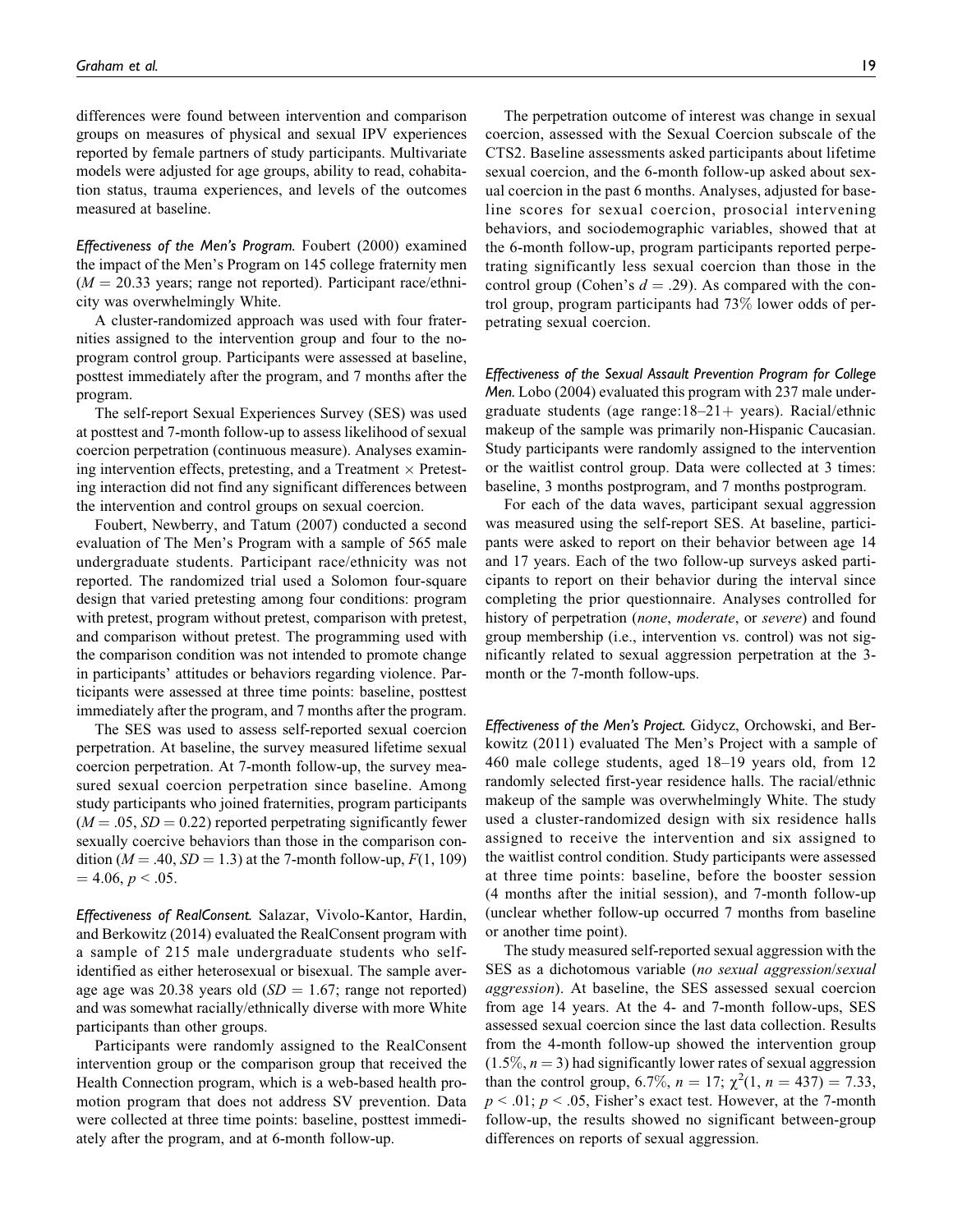Effectiveness of the Video Program. Stephens and George (2009) examined the impact of the Video Program on 65 White males. Participants aged 18–29 years ( $M = 19.3$  years,  $SD = 1.8$ ). The study used a randomized controlled trial with a 2 (high risk vs. low risk)  $\times$  2 (intervention vs. comparison) between-subjects design. Participants were randomized to the intervention or comparison condition. Participants in the intervention condition watched a 50-min video addressing SV topics, whereas participants in the comparison condition watched a 50-min video that did not include information on SV. Participants were assessed 3 times: baseline before randomization, posttest immediately after the video, and 5-week follow-up.

The study measured self-reported sexual coercion using the modified-SES (M-SES). The M-SES was used to classify participants at baseline as high risk versus low risk for perpetrating sexual coercion. This tool was readministered at the 5-week follow-up to measure sexual coercion perpetrated since the posttest. Findings for the full sample at the 5-week follow-up showed that, as compared with the comparison group participants, intervention participants had an increase in self-reported sexually coercive behavior; however, this effect was not significant ( $p = .053$ ). Also, as compared with comparison group participants (47\%,  $n = 9$ ) categorized at high risk for perpetrating sexual coercion, a higher percentage of high-risk intervention participants (82%,  $n = 9$ ) reported perpetrating sexual coercion since the baseline measure (Cohen's  $d = -.74, 95\%$ CI  $[-.97, -.50]$ ,  $p = .030$ ). No significant effects were found for the low-risk group. Covariates included outcome pretest scores and a social desirability measure.

# Bias Assessment of the Studies

We used the Cochrane Risk for Bias Tool (Higgins & Altman, 2008) to assess the potential for SV/DV/IPV perpetration findings to be biased by selection, reporting, performance, detection, and attrition biases (see Table 3). For the majority of reviewed studies ( $k = 7$ ), we could not clearly evaluate the potential for both forms of selection bias (i.e., random sequence generation and allocation concealment) because the study reports did not provide sufficient information. We rated the remaining two studies (Miller et al., 2012, 2013; Salazar et al., 2014) as low risk for selection bias based on each study's explicit description of a randomization protocol. Only three of the seven studies were registered and listed on the National Institutes of Health Clinical Trials website (clinicaltrials.gov). However, none of the listings included the original study protocol. As such, the studies included in this review could not be evaluated for risk of reporting bias because our team did not have access to original study protocols.

We rated eight of the nine studies as high risk for performance bias based on the high likelihood of study personnel, participants, and outcome assessors being aware of the study condition to which participants had been assigned. Salazar et al. (2014) was rated as low risk for performance bias because (a) the article provided a clear description of the process used for masking study conditions and (b) the intervention was delivered online to individual participants, making it unlikely that study participants would be aware of their own or others' assigned study condition.

Findings regarding detection bias were more varied, although we found too little information to discern the risk for detection bias in five studies (Foubert et al., 2007; Gidycz et al., 2011; Jaime et al., 2016; Miller et al., 2012, 2013; Stephens & George, 2009). We found three studies to be at high risk for detection bias (Foubert, 2000; Hossain et al., 2014; Lobo, 2004). In the Foubert (2000) study, one researcher implemented all study steps, including the administration of the study questionnaire, making it likely that the outcome assessor was aware of which participants were in each study condition. Hossain et al. (2014) did not mask study conditions and orally administered questionnaires. Lobo (2004) used a waitlist control group and did not administer a program to the control group. Last, Salazar et al. (2014) was rated as low risk for detection bias because the outcome assessment was administered online.

Last, we found eight of nine studies to have unclear risk for attrition bias. These studies received this rating because each was missing data related to the perpetration outcome and did not adequately discuss how, or if, missing data were addressed. Salazar et al. was the exception. This article described missing data and methods used to address it (i.e., imputation).

## **Discussion**

To investigate whether SV/DV/IPV prevention programs for boys and men are effective and to compile available guidance regarding the content, structure, and delivery of such programs, we rigorously reviewed male-targeted programs focused on preventing SV/DV/IPV perpetration that have been evaluated using randomized designs and have measured perpetration behaviors.

# Program Characteristics

The format of the seven programs tested varied widely across number of sessions, session length, and program duration. Given these diverse approaches and variation in program dosage, it is not surprising that this review provided little insight on what might constitute an effective dose of a maletargeted perpetration prevention program. However, four of seven programs involved delivery of more than one session, an approach that is consistent with the literature suggesting that single-session programs might be less likely to change complex behaviors such as SV/DV/IPV perpetration (DeGue et al., 2014; Vladutiu, Martin, & Macy, 2011).

Programs also varied in delivery approach, topics, types of activities, and implementer type and training. Although most programs delivered content through in-person groups, a few programs used video recordings or online platforms for program delivery. In terms of topics and activities, all programs addressed definitions of violent behaviors. Most programs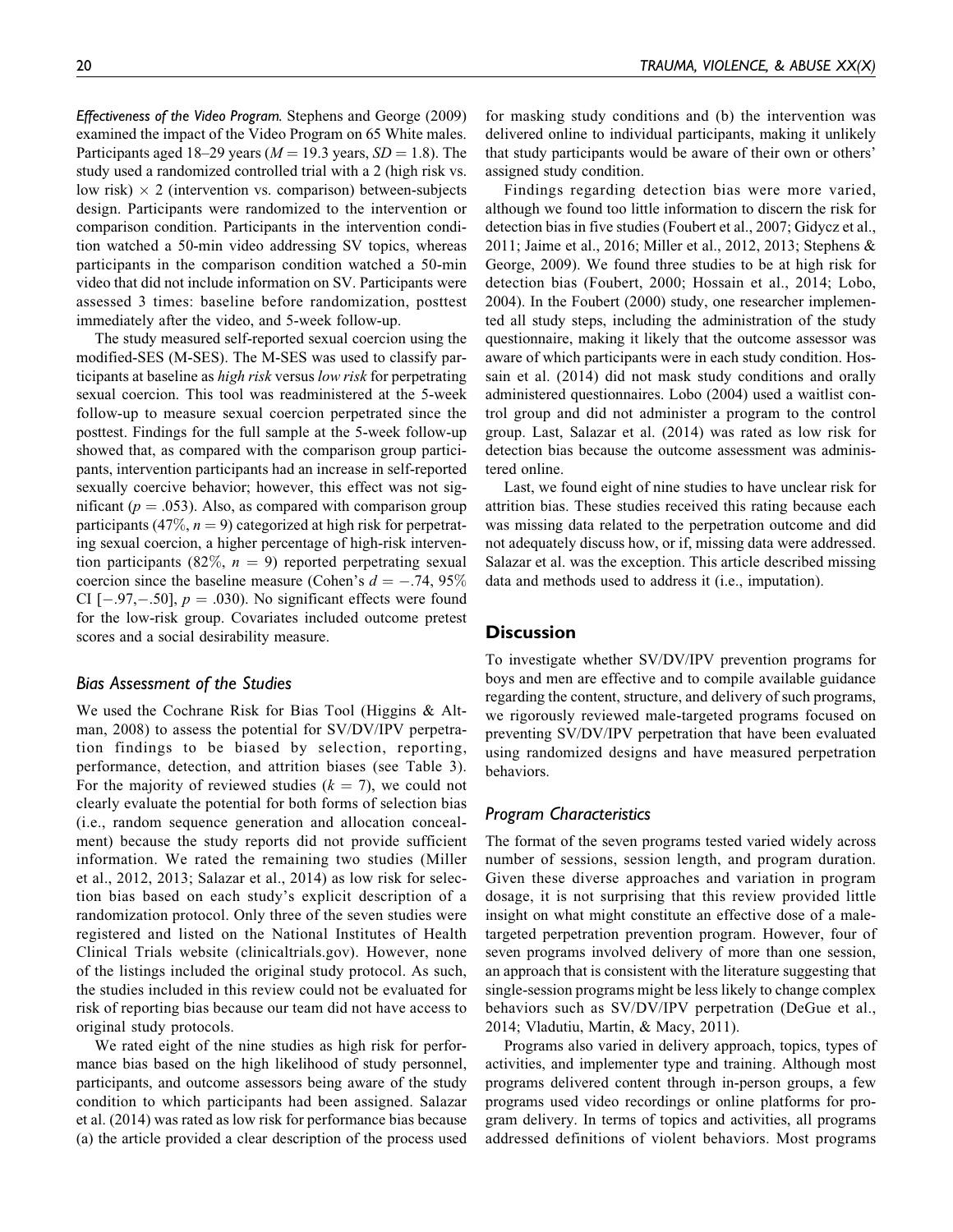| Reference                                      | Selection Bias <sup>a</sup>                                                     | ng Bias <sup>b</sup><br>Reportin            | Performance Bias <sup>c</sup>                                                                                                                                                                                                 | Detection Bias <sup>d</sup>                                                             | Attrition Bias <sup>e</sup>                              |
|------------------------------------------------|---------------------------------------------------------------------------------|---------------------------------------------|-------------------------------------------------------------------------------------------------------------------------------------------------------------------------------------------------------------------------------|-----------------------------------------------------------------------------------------|----------------------------------------------------------|
| Jaime et al. (2016)                            | process not detailed<br><b>Unclear: Allocation</b>                              | protocol access<br>Unclear:                 | No study High: Coach-led vs. advocate-led conditions                                                                                                                                                                          | Unclear: Unable to judge                                                                | addressed missing data<br>Unclear: Unclear how           |
| Miller et al. (2012, 2013)                     | Low: Computer-generated<br>allocation schedule                                  | No study<br>protocol access<br>Unclear:     | condition; intervention vs. coaching as usual<br>High: Schools agreed to be in either study                                                                                                                                   | Unclear: Unable to judge                                                                | addressed missing data<br><b>Unclear:</b> Unclear if/how |
| Hossain et al. (2014)                          | process not detailed<br><b>Unclear: Allocation</b>                              | No study<br>protocol access<br>Unclear:     | High: Partners who reported perpetration<br>aware of conditions                                                                                                                                                               | High: No masking protocols;<br>oral questionnaire                                       | addressed missing data<br><b>Unclear:</b> Unclear how    |
| Foubert (2000)                                 | process not detailed<br><b>Unclear: Allocation</b>                              | No study<br>protocol access<br>Unclear:     | High: Control group did not receive an<br>intervention of any kind                                                                                                                                                            | High: Author implementing all<br>questionnaire administration<br>study steps, including | addressed missing data<br><b>Unclear:</b> Unclear how    |
| Foubert et al. (2007)                          | process not detailed<br><b>Unclear: Allocation</b>                              | No study<br>protocol access<br>Unclear:     | High: Participants knew study assessed effects of<br>a program; controls got program unrelated to<br>violence                                                                                                                 | Unclear: Unable to judge                                                                | addressed missing data<br>Unclear: Unclear how           |
| Salazar et al. (2014)                          | Low: Algorithm for<br>allocation; online<br>intervention                        | Unclear: No study<br>protocol access        | masking the study purpose; intervention<br>Low: Used process for masking, including<br>administered online                                                                                                                    | Low: Online outcome<br>assessment                                                       | Low: Addressed missing<br>data with imputation           |
| Lobo (2004)                                    | process not detailed<br><b>Undear: Allocation</b>                               | No study<br>l access<br>protoco<br>Unclear: | Experiences;" participant groups in different<br>High: Title for recruitment: "Men's Dating<br>rooms; no program for controls                                                                                                 | High: No program for controls;<br>offered controls program after<br>study ended         | addressed missing data<br>Unclear: Unclear how           |
| Gidycz et al. $(2011)$                         | process not detailed<br><b>Unclear: Allocation</b>                              | protocol access                             | Unclear: No study High: Waitlist control design                                                                                                                                                                               | Unclear: Unable to judge                                                                | addressed missing data<br>Unclear: Unclear how           |
| Stephens and George (2009) Unclear: Allocation | process not detailed                                                            | No study<br>protocol access<br>Unclear:     | High: Title used in recruitment was "Helping<br>Victims of Sexual Assault"                                                                                                                                                    | Unclear: Unable to judge                                                                | addressed missing data<br><b>Unclear:</b> Unclear how    |
|                                                | mathods in the articles for a variaty of reasons (e.g. publication word limits) |                                             | Note: Miller et al. (2012, 2013) are treated as a single study. All ratings are based solely on the information provided in the articles reviewed. As such, studies may have accounted for potential biases without reporting |                                                                                         |                                                          |

 ${\sf Table~3.}$  Quality Assessment of Reviewed Studies Based on Cochrane Risk of Bias Tool Ratings and Support (k  $=$  9) <code>Table 3.</code> Quality Assessment of Reviewed Studies Based on Cochrane Risk of Bias Tool Ratings and Support (k  $= 9$ ) methods in the articles for a variety of reasons (e.g., publication word limits).

methods in the articles for a variety of reasons (e.g., publication word limits).<br>"Selection bios is bias in study findings resulting from the randomization prosas used to mak the randomization those involved in the study. personnel and participants. "Detection bios refers to the possibility for findings to be biased because of procedures used to mask the study condition from outcome assessors. "Attrition bios refers to at study's potential authors chose to report certain outcome findings rather than all outcome findings. 'Performance bias dies possibility of findings being biased due to procedures used to mask the study condition from study personnel and participants. "Detection bios refers to the possibility for findings to be biased because of procedures used to mask the study condition from outcome assessors. "Attrition bios refers to at study's potential Selection bias in study findings resulting from the randomization process used to mask the randomization protocol from those involved in the study. PReporting bias refers to the possibility that the being biased by missingness in the outcome data and methods used for addressing missing data. For more information on the forms of bias, see Higgins and Altman (2008).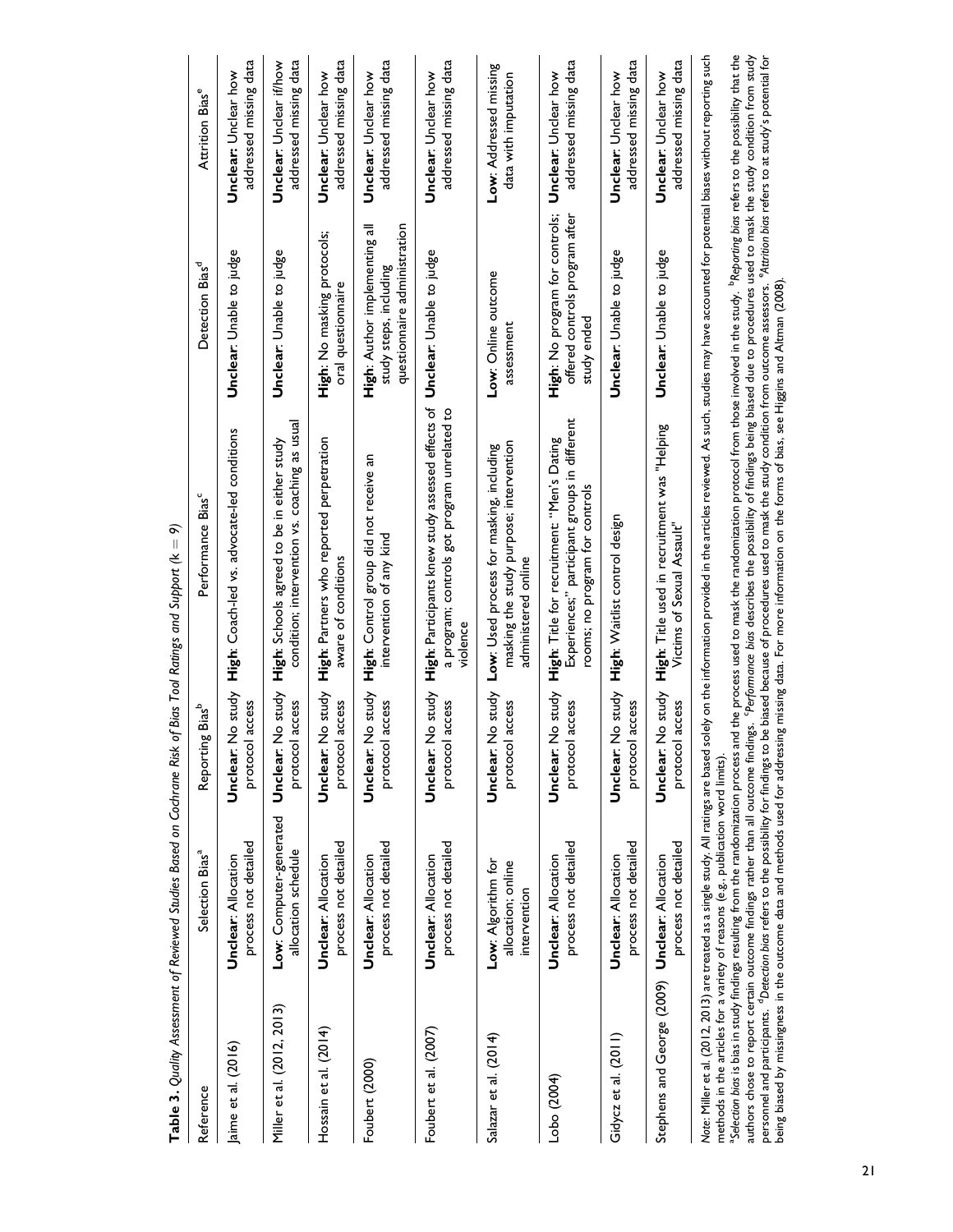addressed gender norms in some manner, and most programs included discussion-based activities delivered to individual participants. Five programs used trained implementers to deliver the program, including peer educators, athletic coaches, or violence prevention advocates. However, the literature provided limited information about who implemented these programs (e.g., professional role, education) and their training, despite research indicating that programs' effectiveness may be related to program implementer characteristics and training (Mihalic, Irwin, Fagan, Ballard, & Elliott, 2004; Nation et al., 2003). Jaime et al. (2016) was an exception with its focus on comparing CBIM implementation by a coach versus a violence prevention advocate.

# Differences Among Study Designs and Approaches to Perpetration Measurement

This review also found considerable heterogeneity in study designs, particularly in terms of study sample sizes and time to final follow-up. Diversity in these two areas is notable because both sample size and follow-up data collection time points influence a study's capacity to detect significant effects in perpetration behaviors. As the key research outcome, SV/ DV/IPV perpetration is a relatively rare event that requires time and opportunity, studies with relatively small samples and shorter follow-up times might not have had sufficient participants and/or time to detect significant program effects (i.e., power). As such, some of the programs in this review may have shown promise in impacting perpetration with larger samples and longer follow-up.

There was also significant diversity in the measurement of violence perpetration. Across studies, researchers used several different tools and methods for measuring SV/DV/IPV perpetration (e.g., CTS2, SES, M-SES). Such diversity is reasonable, given that the programs and studies varied in their focal outcomes. Nonetheless, the use of varied measurement approaches makes it challenging to make direct comparisons of program effects.

## Potential Risk for Bias in Perpetration Findings

Given the limited amount and types of information reported in the documents we reviewed, we were unable to assess the potential for multiple types of bias, particularly selection, reporting, and attrition biases. Based on our assessment of studies using the Cochrane Risk for Bias Tool (Higgins & Altman, 2008), we found that most studies were at high risk for performance bias.

#### Effects of the Programs on Male-Perpetrated SV/DV/IPV

Significant effects on SV/DV/IPV perpetration were found for five programs: RealConsent (Salazar et al., 2014), CBIM (Miller et al., 2013), The Men's Program (Foubert et al., 2007), The Men's Project (Gidycz et al., 2011), and the Video Program (Stephens & George, 2009). RealConsent was the only program found to significantly decrease SV perpetration among a universal population (i.e., college men broadly). CBIM had significant effects on overall DV perpetration (i.e., not reported individually for physical, psychological, or sexual DV) at 12-month follow-up specifically among male high-school athletes, a high-risk population. One of the two studies of The Men's Program (Foubert et al., 2007) found significant program effects on SV perpetration only among participants who joined a fraternity, whereas the other study (Foubert, 2000) did not find effects on SV perpetration. Gidycz et al.'s (2011) evaluation of The Men's Project indicated a lack of persistent effects on SV perpetration, and the evaluation of the Video Program showed that as compared with high-risk comparison group participants, a higher percentage of high-risk program participants reported perpetrating SV after watching the video. This mix of findings, paired with the heterogeneity in intervention approaches, suggests that there is insufficient evidence available to describe with certainty what works to prevent SV/DV/IPV perpetration in male-focused programs.

#### Implications for Research

This study determined limited experimental research exists on male-focused SV/DV/IPV prevention programs that measured effects on SV/DV/IPV perpetration behavior. Further, the limited available research on this topic was conducted primarily in the United States in school settings, which were primarily colleges and universities with predominantly White samples. Only one study (Hossain et al., 2014) was conducted outside of the United States in Côte d'Ivoire, and this same study was also the only study conducted in a community setting. As such, our key recommendation is for researchers to conduct additional evaluation of such programs, using experimental designs, measuring SV/DV/IPV perpetration behaviors, and including more diverse settings and participants. Whenever possible, we recommend that such studies have large samples and sufficient follow-up time to ensure that the research is designed to detect effects if they exist. Relatedly, studies need to be resourced to recruit and retain adequate numbers of participants in longitudinal studies. Additionally, given the dearth of replication studies determined in this review, we call for interventions to be tested in new settings and by investigators who were not the original program developers.

Consistent with research showing that SV/DV/IPV perpetration and other forms of violence (e.g., bullying, youth violence) share risk factors (Wilkins et al., 2014), we recommend that future studies of violence prevention programs, including but not limited to those on SV/DV/IPV, investigate multiple perpetration outcomes across violence types. We also call on researchers to determine common measures for such outcomes that could be used across studies to help to compare outcomes among prevention strategies.

Only three of the documents representing two distinct studies (Jaime et al., 2016; Miller et al., 2012, 2013), all of which reported on CBIM, examined program effects on an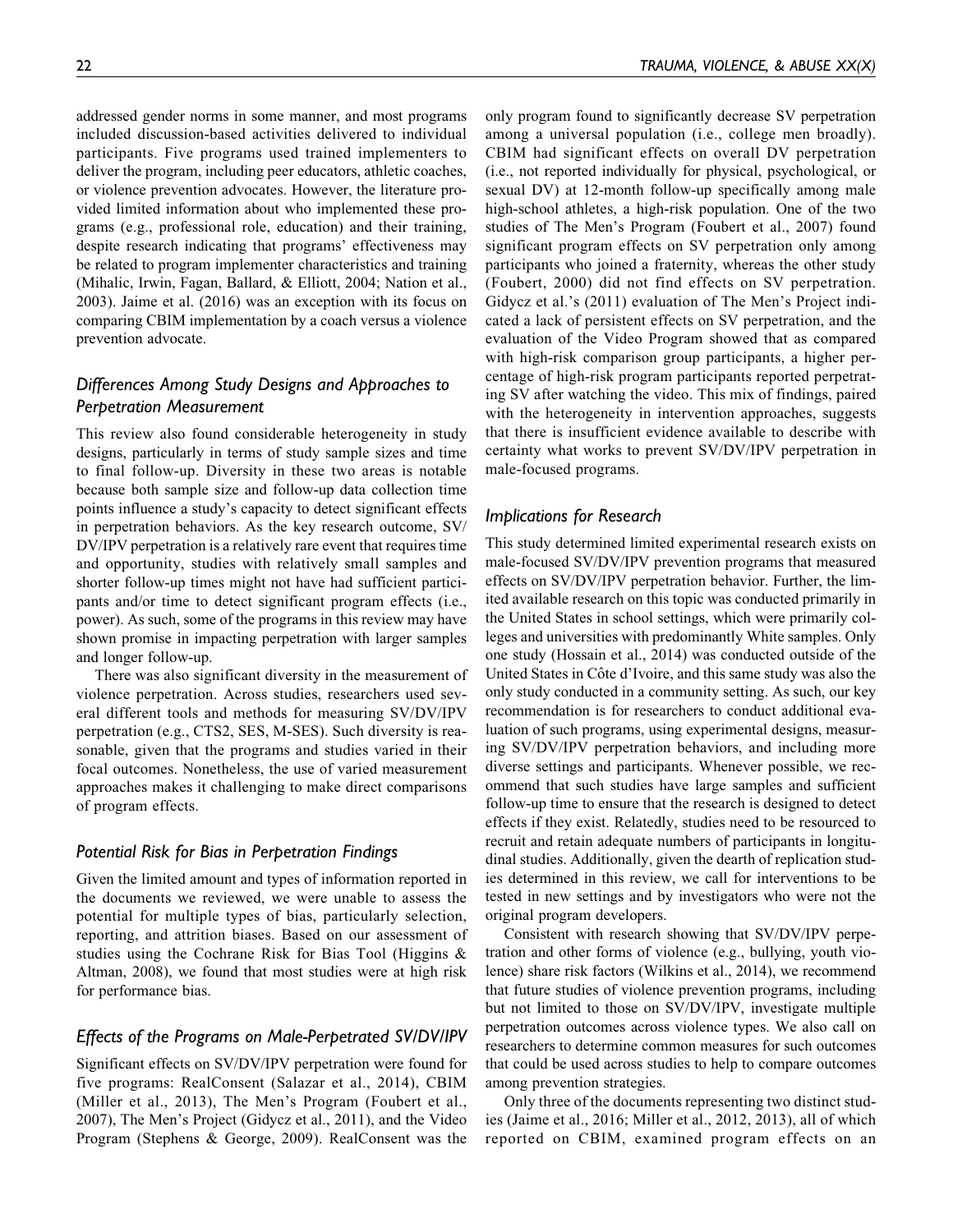adolescent population. Six studies were conducted with college men, and one study was conducted with boys and men aged 15 and older. These findings demonstrate both a lack of diversity of developmental stages across our sample of studies and the need for additional research with younger populations. The objective of primary prevention programs is to stop violent behavior before it starts, therefore administering such programs to young adults likely misses this goal for some of the participants (DeGue et al., 2014; Nation et al., 2003). Thus, future research should focus on testing programs for boys in early adolescence and possibly even younger, when feasible. Nonetheless, we would also like to acknowledge the potential challenges of developing, implementing, and rigorously investigating the sensitive topics of SV/DV/IPV with minors. Although there is a clear need for primary prevention programs aimed at young people, the practicalities of accessing male minors in the settings in which they are engaged (e.g., community-based programs, faith-based organizations, schools) are likely to be challenging. Likewise, obtaining both minors' assent and parental consent for such research might not be feasible.

Given the complex and sensitive nature of research on SV/ DV/IPV, avoiding all risk for sources of bias is extremely challenging. For example, it might not be feasible for researchers to prevent study staff from being aware of participants' study condition assignment. Likewise, research participants not only need to be fully informed about study goals and procedures but also need to be free to withdraw from participation at any time. We encourage future research to address potential sources of bias (i.e., threats to study validity) in study findings whenever possible and to do so in ethical ways. Such methods may require creative and novel approaches. We also encourage researchers to consider which sources of bias are most critical in the conduct of prevention research studies. If not all sources of bias can be fully addressed, violence researchers could collectively determine which sources of bias are most important to address in order to ensure high-quality study findings.

Of equal importance, recent research has underscored the potential for both mixed-gender and gender-specific SV prevention programs to produce a boomerang effect (i.e., increase SV perpetration among men at high risk for SV perpetration; Malamuth, Huppin, & Linz, 2018). Stephens and George's (2009) evaluation of the Video Program (reviewed here) is consistent with this research—a significantly higher percentage of high-risk intervention participants reported perpetrating sexual coercion since the baseline measure compared with comparison group participants categorized at high risk for perpetrating sexual coercion. We echo Malamuth, Huppin, and Linz's (2018) call for researchers to attend to the potential harmful effects of SV/DV/IPV perpetration prevention programs delivered to audiences with men at high risk for perpetrating such violence to determine which prevention programs should be offered to boys and men universally and which should be targeted to specific subgroups.

Last, of the studies included in this review, the heterogeneity in program activities, content, delivery, length, and strategies precluded a clear, comprehensive summary of recommended program elements of SV/DV/IPV prevention. Research is needed to determine what key program elements and program dosage are necessary for effective SV/DV/IPV perpetration prevention among boys and men. Therefore, we recommend that future research seeks to investigate the elements (e.g., activities, topics, delivery method, implementer) of such male-focused programs that are most likely to ensure effective prevention of SV/DV/IPV perpetration behaviors. We also encourage researchers to detail and document program approaches, activities, and implementation strategies in published reports and/or supplementary materials that can be accessed by other researchers and practitioners.

## Implications for Practice and Policy

Although no clear consensus regarding a "gold standard" approach for male-focused SV/DV/IPV prevention programs emerged from this review, the studies we reviewed present some promising approaches that can inform practitioners who are considering implementing prevention strategies in their communities and organizations. For example, RealConsent, the only program with significant positive effects on SV perpetration behavior with a broad group of men, was also the only program delivered both online and to individual participants (i.e., not in a group setting). Using technology such as online modules and social media platforms might be a promising path forward for SV/DV/IPV prevention programs to allow efficient individual implementation to a large audience. Furthermore, employing online and social media platforms in violence prevention might especially resonate with younger audiences in countries with high Internet usage. For example, an estimated 95% of U.S. adolescents aged 13–17 years report having "... access to a smartphone," and  $45\%$  report being online nearly all the time (Anderson & Jiang, 2018, p. 2).

Moreover, this review, coupled with other research, begs the question of whether gender-specific perpetration prevention programming is needed. Prior research has found prevention programs for mixed-gender audiences to have positive effects on SV/DV/IPV perpetration behaviors (Coker et al., 2017; DeGue et al., 2014), whereas findings from this review demonstrate that, though effort has been placed on developing and evaluating male-focused programs over the past 20 years, little is known about whether such programs are actually effective in preventing SV/DV/IPV perpetration. Arguments in favor of male-focused programs acknowledge that (a) boys and men are more likely to perpetrate SV and severe forms of physical DV/ IPV than girls and women (Archer, 2000; García-Moreno et al., 2013), (b) this gender disparity might be explained by the fact that there are gender-specific risk factors (e.g., hostile attitudes toward women; male rape myth acceptance; DeGue et al., 2014; Tharp et al., 2013) that lead to these types of perpetration behaviors, and (c) these gender-specific risk factors are best targeted by male-focused programs. A counterargument to this thinking is that programs for mixed-gender audiences can also effectively change these risk factors while working to change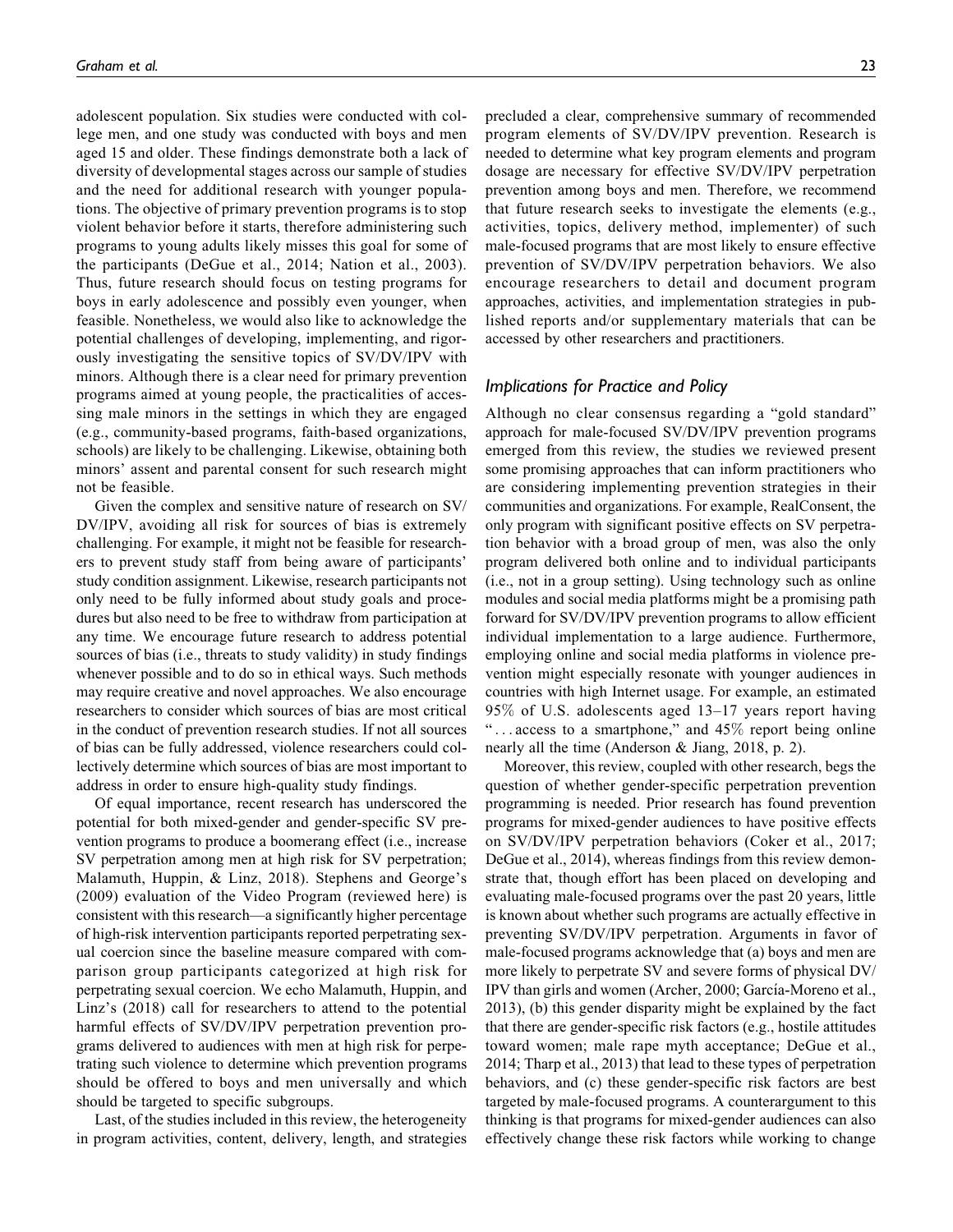factors that make people of all genders vulnerable to victimization. Furthermore, male-focused programs, which are often heteronormative, may leave some participants feeling stigmatized or excluded (e.g., participants who do not identify along the gender binary, male survivors of SV/DV/IPV perpetrated by men or women) when they cannot identify with the program content. SV/DV/IPV prevention as a field likely needs a mix of effective programs given the various forms of violence and the diverse audiences for prevention programs. As such, practitioners should have a clear and practical rationale for using a specific approach, whether it is gender-specific or mixedgender or whether it is universal or selected.

For policy makers and funders, the results of this review show that considerable room exists for innovation and advancement in the prevention of male-perpetrated SV/DV/ IPV. Given the clear need for additional evaluation of SV/ DV/IPV prevention programs, funding and policy should encourage program innovation. In addition, we urge funders to provide sufficient resources for rigorous evaluation of prevention interventions (i.e., support for large samples, follow-up data collection, and outreach to diverse communities).

## Strengths and Limitations

Although our team used rigorous methods for this review, this research has some limitations. This review represents a comprehensive search and synthesis, including review of both peerreviewed and gray literature. However, our searches might have failed to identify all studies with randomized designs that could have informed this review. Additionally, despite our mindful use of multiple strategies to enhance the rigor of our review methodology (e.g., independent coders, multiple search strategies), we might have missed or misinterpreted some details presented in the reviewed articles. Last, our assessment of risk for bias was based on information presented in the reviewed articles. Our team did not have access to original study protocols or any other information. However, to enhance the assessment process, we used a standardized tool and two independent coders in this bias assessment.

# Conclusion

This review identified only nine studies that used randomized designs to evaluate male-focused programs designed for SV/ DV/IPV perpetration prevention. This small body of research showed substantial heterogeneity across intervention approaches, study design, measurement of perpetration outcomes, and findings regarding intervention effectiveness. Therefore, no firm conclusions can yet be drawn regarding "what works" in SV/DV/IPV perpetration prevention programs designed for boys and men.

## Implications for Research

This review highlights the need for future SV/DV/IPV perpetration prevention research to

- $\bullet$ Use experimental designs when possible
- $\bullet$  Assess prevention program effects on perpetration behaviors
- Focus on young boys and adolescents whenever possible
- $\bullet$  Address potential sources of bias in study findings to enhance the rigor of evaluations of prevention programs
- Determine which prevention programs should be offered to boys and men universally and which should be targeted to specific subgroups
- $\bullet$  Determine the key program elements necessary for effective prevention (i.e., program activities, content, delivery, length, and strategies)

## Implications Practice and Policy

Although the small body of literature available for this review did little to clarify best practices for SV/DV/IPV prevention programs designed for boys and men, we provide initial recommendations for prevention practice and policy:

- $\bullet$  Practitioners considering implementing prevention strategies in their own communities and organization will likely benefit from reviewing the studies identified in this review for guidance on promising SV/DV/ IPV prevention programs; in particular, we recommend that practitioners review RealConsent (Salazar et al., 2014), Coaching Boys Into Men (Miller et al., 2013), The Men's Program (Foubert et al., 2007), and The Men's Project (Gidycz et al., 2011)
- SV/DV/IPV prevention as a field likely needs a mix of effective prevention programs given the various forms of violence and the diverse audiences for violence prevention programs. Thus, practitioners should have a clear and practical rationale for using a specific prevention approach, whether it is gender-specific or mixed-gender or whether it is universal or selected
- $\bullet$  Given the prevalence of SV/DV/IPV in U.S. society and the lack of effective prevention programs, more research in this area is urgently needed. Therefore, policy makers should encourage and fund evaluation of SV/DV/IPV programs designed for boys and men as a public health issue

#### Authors' Note

Points of view in this document are those of the authors and do not necessarily represent the official position or policies of the Centers for Disease Control and Prevention.

#### Acknowledgments

We also thank the Caroline H. and Thomas S. Royster Fellowship from the University of North Carolina at Chapel Hill which supported, in part, Laurie Graham's time and effort for this research.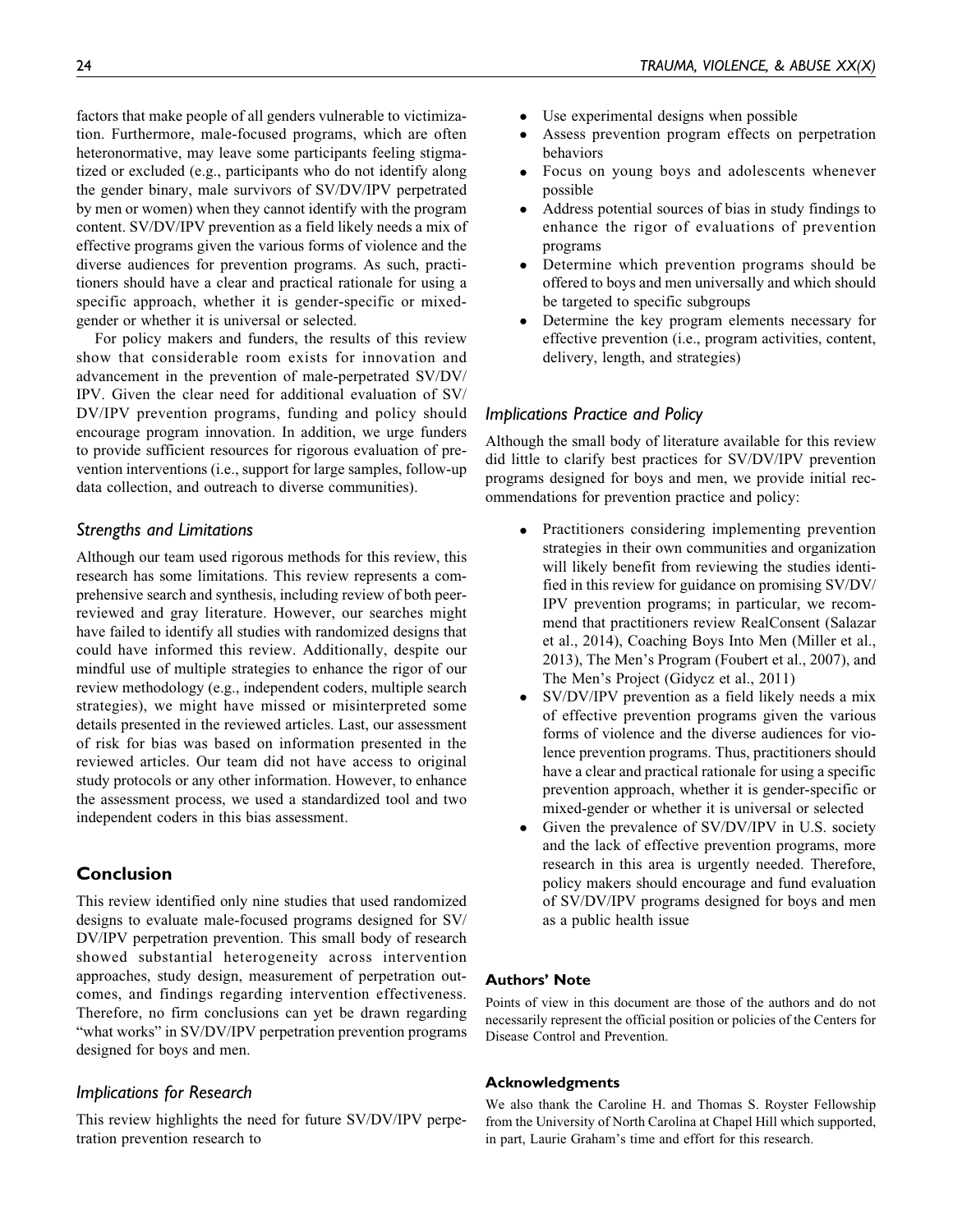#### Declaration of Conflicting Interests

The author(s) declared no potential conflicts of interest with respect to the research, authorship, and/or publication of this article.

#### Funding

The author(s) disclosed receipt of the following financial support for the research, authorship, and/or publication of this article: The National Center for Injury Prevention and Control of the Centers for Disease Control and Prevention Grant # 5U01CE002842-02 supported this research.

#### ORCID iD

Laurie M. Graham <https://orcid.org/0000-0003-3318-8591> Rebecca J. Macy **D** <https://orcid.org/0000-0003-4212-9753>

#### References

\*Denotes a document included in the systematic review

- Anderson, M., & Jiang, J. (2018). Teens, social media, & technology 2018. Washington, DC: Pew Research Center. Retrieved from [https://www.pewinternet.org/2018/05/31/teens-social-media-tech](https://www.pewinternet.org/2018/05/31/teens-social-media-technology-2018/) [nology-2018/](https://www.pewinternet.org/2018/05/31/teens-social-media-technology-2018/)
- Archer, J. (2000). Sex differences in aggression between heterosexual partners: A meta-analytic review. Psychological Bulletin, 126, 651–680. doi:10.1037/0033-2909.126.5.651
- Breiding, M. J., Basile, K. C., Smith, S. G., Black, M. C., & Mahendra, R. R. (2015). Intimate partner violence surveillance: Uniform definitions and recommended data elements (Version 2.0). Atlanta, GA: Centers for Disease Control and Prevention. Retrieved from <https://stacks.cdc.gov/view/cdc/31292>
- Breiding, M. J., Smith, S. G., Basile, K. C., Walters, M. L., Chen, J., & Merrick, M. T. (2014). Prevalence and characteristics of sexual violence, stalking, and intimate partner violence victimization— National Intimate Partner and Sexual Violence Survey, United States, 2011. Morbidity and Mortality Weekly Report, 63, 1–18.
- Centers for Disease Control and Prevention. (2004). Sexual violence prevention: Beginning the dialogue. Atlanta, GA: Author.
- Centers for Disease Control and Prevention. (2017). Preventing intimate partner violence. Atlanta, GA: Author.
- Coker, A. L., Bush, H. M., Cook-Craig, P. G., DeGue, S. A., Clear, E. R., Brancato, C. J., ... Recktenwald, E. A. (2017). RCT testing bystander effectiveness to reduce violence. American Journal of Preventive Medicine, 52, 566–578. doi:10.1016/j.amepre.2017.01. 020
- Cornelius, T. L., & Resseguie, N. (2007). Primary and secondary prevention programs for dating violence: A review of the literature. Aggression and Violent Behavior, 12, 364–375. doi:10.1016/j.avb. 2006.09.006
- Dardis, C. M., Dixon, K. J., Edwards, K. M., & Turchik, J. A. (2015). An examination of the factors related to dating violence perpetration among young men and women and associated theoretical explanations: A review of the literature. Trauma, Violence, & Abuse, 16, 136–152. doi:10.1177/1524838013517559
- DeGue, S., Valle, L. A., Holt, M. K., Massetti, G. M., Matjasko, J. L., & Tharp, A. T. (2014). A systematic review of primary prevention strategies for sexual violence perpetration. Aggression and Violent Behavior, 19, 346–362. doi:10.1016/j.avb.2014.05.004
- De La Rue, L., Polanin, J., Espelage, D., & Pigott, T. (2014). Schoolbased interventions to reduce dating and sexual violence: A systematic review. Campbell Systematic Reviews, 10, 7–34.
- Far, J., & Miller, J. (2003). The small group norms challenging model: Social norms programs with targeted high risk groups. In H. W. Perkins (Ed.), The social norms approach to preventing school and college age substance abuse: A handbook for educators, counselors, and clinicians (pp. 111–132). San Francisco, CA: Jossey-Bass.
- \*Foubert, J. D. (2000). The longitudinal effects of a rape-prevention program on fraternity men's attitudes, behavioral intent, and behavior. Journal of American College Health, 48, 158–163. doi:10. 1080/07448480009595691
- \*Foubert, J. D., Newberry, J. T., & Tatum, J. (2007). Behavior differences seven months later: Effects of a rape prevention program. NASPA Journal, 44, 728–749. doi:10.2202/1949-6605.1866
- García-Moreno, C., Pallitto, C., Devries, K., Stöckl, H., Watts, C., & Abrahams, N. (2013). Global and regional estimates of violence against women: Prevalence and health effects of intimate partner violence and non-partner sexual violence. Geneva, Switzerland: World Health Organization.
- \*Gidycz, C. A., Orchowski, L. M., & Berkowitz, A. D. (2011). Preventing sexual aggression among college men: An evaluation of a social norms and bystander program. Violence Against Women, 17, 720–742. doi:10.1177/1077801211409727
- Higgins, J. P., & Altman, D. G. (2008). Assessing risk of bias in included studies. In P. T. H. Julian & S. Green (Eds.), Cochrane handbook for systematic reviews of programs: Cochrane book series (pp. 187–241). Chichester, England: Wiley-Blackwell. doi: 10.1002/9780470712184.ch8
- Higgins, J. P., Altman, D. G., Gøtzsche, P. C., Jüni, P., Moher, D., Oxman, A. D., ... Sterne, J. A. (2011). The Cochrane Collaboration's tool for assessing risk of bias in randomised trials. British Medical Journal, 343, d5928. doi:10.1136/bmj.d5928
- \*Hossain, M., Zimmerman, C., Kiss, L., Abramsky, T., Kone, D., Bakayoko-Topolska, M., ... Watts, C. (2014). Working with men to prevent intimate partner violence in a conflict-affected setting: A pilot cluster randomized controlled trial in rural Côte d'Ivoire. BMC Public Health, 14, 339. doi:10.1186/1471-2458-14-339
- \*Jaime, M. C. D., Stocking, M., Freire, K., Perkinson, L., Ciaravino, S., & Miller, E. (2016). Using a domestic and sexual violence prevention advocate to implement a dating violence prevention program with athletes. Health Education Research, 31, 679–696. doi:10.1093/her/cyw045
- \*Lobo, T. R. (2004). Evaluation of a sexual assault prevention program for college men: Effects on self-reported sexually aggressive behavior, social perceptions, and attitudes (Unpublished doctoral dissertation). Ohio University, Athens.
- Malamuth, N., Huppin, M., & Linz, D. (2018). Sexual assault interventions may be doing more harm than good with high-risk males. Aggression and Violent Behavior, 41, 20–24. doi:10.1016/j.avb. 2018.05.010
- Mihalic, S. F., Irwin, K., Fagan, A., Ballard, D., & Elliott, D. (2004). Successful program implementation: Lessons from Blueprints. U.S. Department of Justice, Office of Justice Programs. Retrieved from <https://www.ncjrs.gov/pdffiles1/ojjdp/204273.pdf>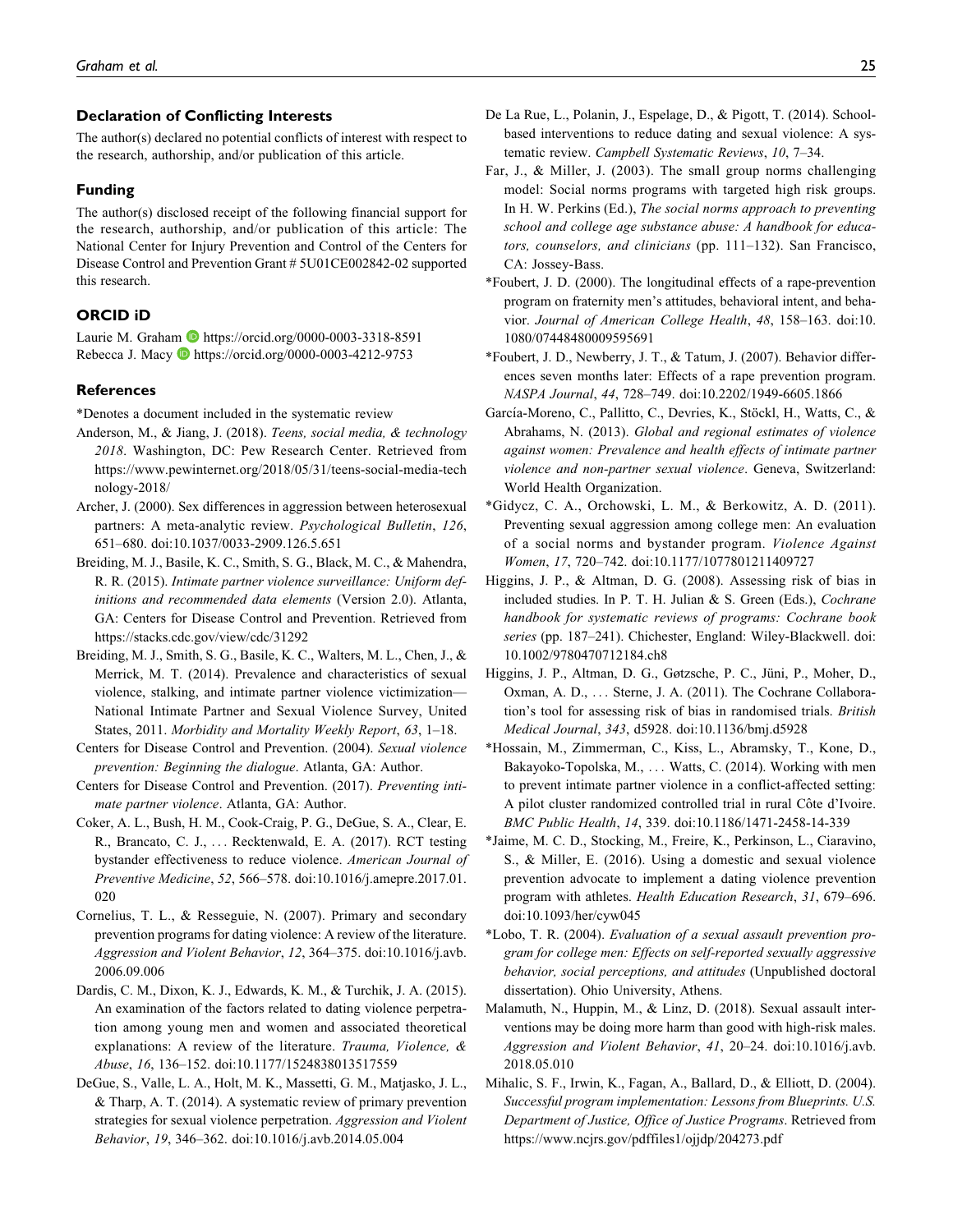- \*Miller, E., Tancredi, D. J., McCauley, H. L., Decker, M. R., Virata, M. C. D., Anderson, H. A., ... Silverman, J. G. (2012). "Coaching Boys Into Men": A cluster-randomized controlled trial of a dating violence prevention program. Journal of Adolescent Health, 51, 431–438. doi:10.1016/j.jadohealth.2012.01.018
- \*Miller, E., Tancredi, D. J., McCauley, H. L., Decker, M. R., Virata, M. C. D., Anderson, H. A., ... Silverman, J. G. (2013). One-year follow-up of a coach-delivered dating violence prevention program: A cluster randomized controlled trial. American Journal of Preventive Medicine, 45, 108–112. doi:10.1016/j.amepre.2013. 03.007
- Moher, D., Liberati, A., Tetzlaff, J., & Altman, D. G. (2009). Preferred reporting items for systematic reviews and meta-analyses: The PRISMA statement. Annals of Internal Medicine, 151, 264–269. doi:10.7326/0003-4819-151-4-200908180-00135
- Nation, M., Crusto, C., Wandersman, A., Kumpfer, K. L., Seybolt, D., Morrissey-Kane, E., & Davino, K. (2003). What works in prevention: Principles of effective prevention programs. American Psychologist, 58, 449–456. doi:10.1037/0003-066X.58.6-7.449
- Ricardo, C., Eads, M., & Barker, G. T. (2011). Engaging boys and young men in the prevention of sexual violence: A systematic and global review of evaluated programs. Washington, DC: Sexual Violence Research Initiative. Retrieved from [http://](http://www.svri.org/sites/default/files/attachments/2016-03-21/menandboys.pdf) [www.svri.org/sites/default/files/attachments/2016-03-21/](http://www.svri.org/sites/default/files/attachments/2016-03-21/menandboys.pdf) [menandboys.pdf](http://www.svri.org/sites/default/files/attachments/2016-03-21/menandboys.pdf)
- \*Salazar, L. F., Vivolo-Kantor, A., Hardin, J., & Berkowitz, A. (2014). A Web-based sexual violence bystander program for male college students: Randomized controlled trial. Journal of Medical Internet Research, 16, e203. doi:10.2196/jmir.3426
- \*Stephens, K. A., & George, W. H. (2009). Rape prevention with college men: Evaluating risk status. Journal of Interpersonal Violence, 24, 996–1013. doi:10.1177/0886260508319366
- Tharp, A. T., DeGue, S., Valle, L. A., Brookmeyer, K. A., Massetti, G. M., & Matjasko, J. L. (2013). A systematic qualitative review of risk and protective factors for sexual violence perpetration. Trauma, Violence, & Abuse, 14, 133–167.
- Vladutiu, C., Martin, S. L., & Macy, R. J. (2011). College or university-based sexual assault prevention programs: A review of program outcomes, characteristics and recommendations. Trauma, Violence & Abuse, 12, 67–86. doi:10.1177/1524838010390708
- Wilkins, N., Tsao, B., Hertz, M., Davis, R., & Klevens, J. (2014). Connecting the dots: An overview of the links among multiple forms of violence. Atlanta, GA: Centers for Disease Control and Prevention. Retrieved from [https://www.cdc.gov/violencepreven](https://www.cdc.gov/violenceprevention/pdf/connecting_the_dots-a.pdf) [tion/pdf/connecting\\_the\\_dots-a.pdf](https://www.cdc.gov/violenceprevention/pdf/connecting_the_dots-a.pdf)

#### Author Biographies

Laurie M. Graham, MSW, received her master's degree from the University of North Carolina at Chapel Hill (UNC) School of Social Work. As a practitioner, she has worked with various community and governmental agencies to provide support services for survivors of sexual and intimate partner violence and human trafficking as well as violence prevention programming. As a recipient of the Caroline H. and Thomas S. Royster Fellowship, she is pursuing her doctorate at the UNC School of Social Work where she has taught a service-learning

course and focuses her research activities on sexual and intimate partner violence and homicide prevention. She has a particular interest in developing and evaluating crosscutting approaches to prevent various forms of violent behavior. She is also a 2018–2019 Injury and Violence Prevention Fellow funded through the UNC Injury Prevention Research Center.

Venita Embry, MPH, is a doctoral student and graduate research assistant in the Department of Health Behavior at the Gillings School of Global Public Health, University of North Carolina (UNC) at Chapel Hill. Her research interests include violence prevention interventions, court system responses to public health problems, and the effects of justice involvement on health. She is a 2018 Injury and Violence Prevention Fellow funded through the UNC Injury Prevention Research Center.

Belinda-Rose Young, MSPH, CPH, is a doctoral student in the Department of Health Behavior at the Gillings School of Global Public Health, University of North Carolina (UNC) at Chapel Hill. She is a research assistant with the UNC Injury Prevention Research Center. Her research interests include designing, implementing, and evaluating sexual violence prevention interventions and community-based participatory research.

Rebecca J. Macy, PhD, MSW, is a professor and the L. Richardson Preyer Distinguished Chair for Strengthening Families at the University of North Carolina (UNC) at Chapel Hill School of Social Work. She received her doctoral degree in social welfare from the University of Washington in Seattle. Her program of research comprises 16 years' experience conducting community-based studies that focus on violence prevention, specifically intimate partner violence, sexual violence, human trafficking, and improving services for survivors of violence and trafficking. Dedicated to finding the most effective and feasible strategies, she regularly conducts investigations in community settings, working in collaboration with survivors, service providers, and policy makers. Her research has been supported with funding from foundations, federal agencies, and state agencies. Her research expertise also enriches her teaching in the MSW and PhD programs, particularly her courses in mental health, trauma and violence, social work practice, and quantitative methods. She has published 77 peerreviewed articles, book chapters, and invited commentaries and has given more than 130 peer-reviewed and invited presentations at national and international venues. The rigor of her research and its benefit to practice has been recognized with awards from both the Office of the UNC Provost and the Orange County Rape Crisis Center. Since 2017, she has been the editor-in-chief of the Journal of Family Violence. In late 2018, she was a visiting fellow with the Juvenile and Family Law Research Center at Jinan University–Zhuhai in China.

Kathryn E. Moracco, PhD, MPH, is an associate professor in the Department of Health Behavior at the University of North Carolina (UNC) at Chapel Hill's Gillings School of Global Public Health, where she also serves as the MPH Program Director. She is also the associate director of the UNC Injury Prevention Research Center. She is an applied public health researcher with 19 years of experience and expertise in formative research, intervention development, and evaluation, focused primarily on intentional injury, specifically gender-based violence. She conducts her research collaboratively with stakeholders from both research and practice and is committed to authentic translation from research to practice and practice to research in order to build an evidence base of program and policy interventions that are effective as actually implemented in the field and to